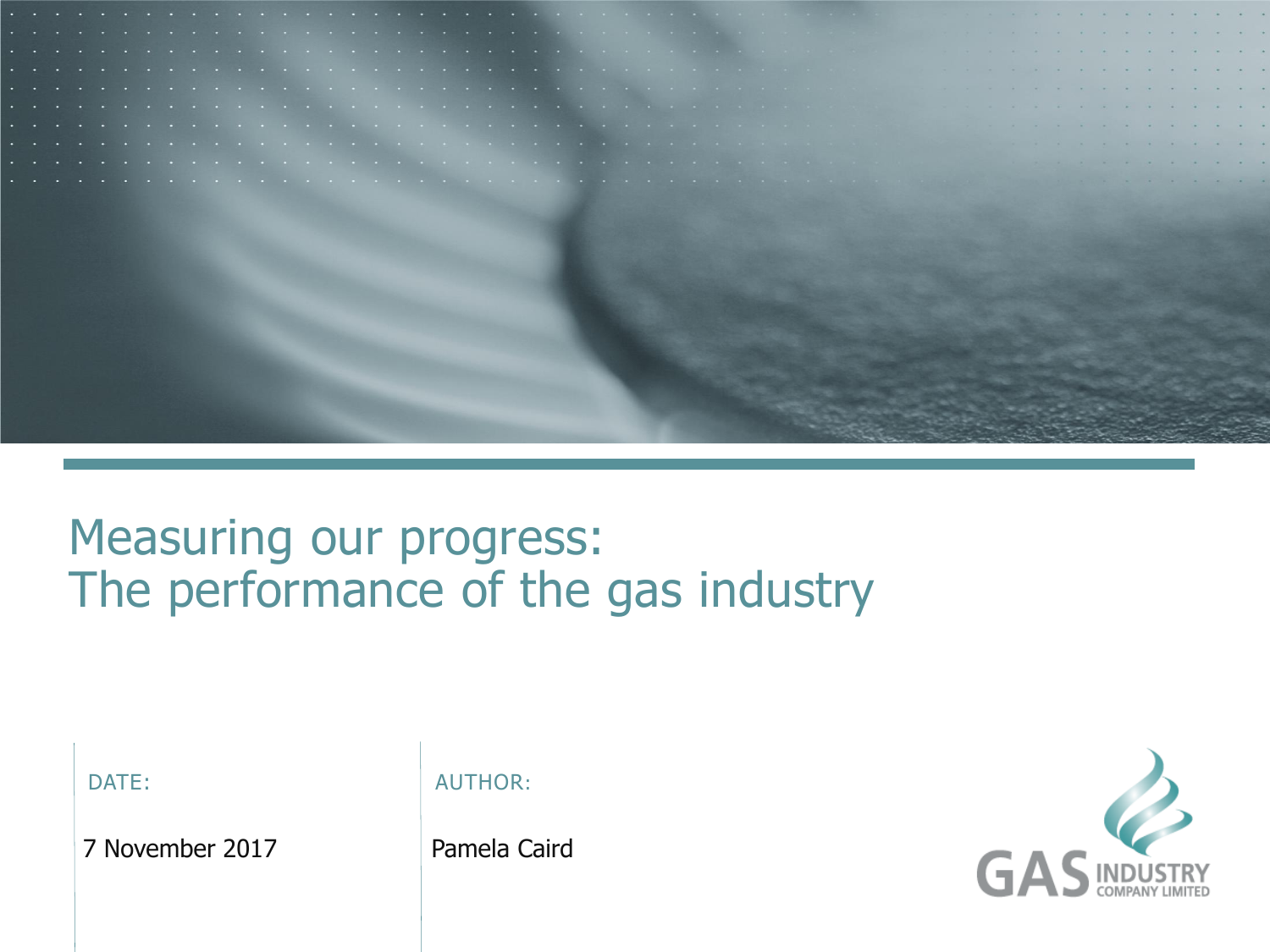## **Outline**

- Trends in the natural gas and LPG markets
- Gas governance arrangements leading to improved outcomes
- Summary and conclusions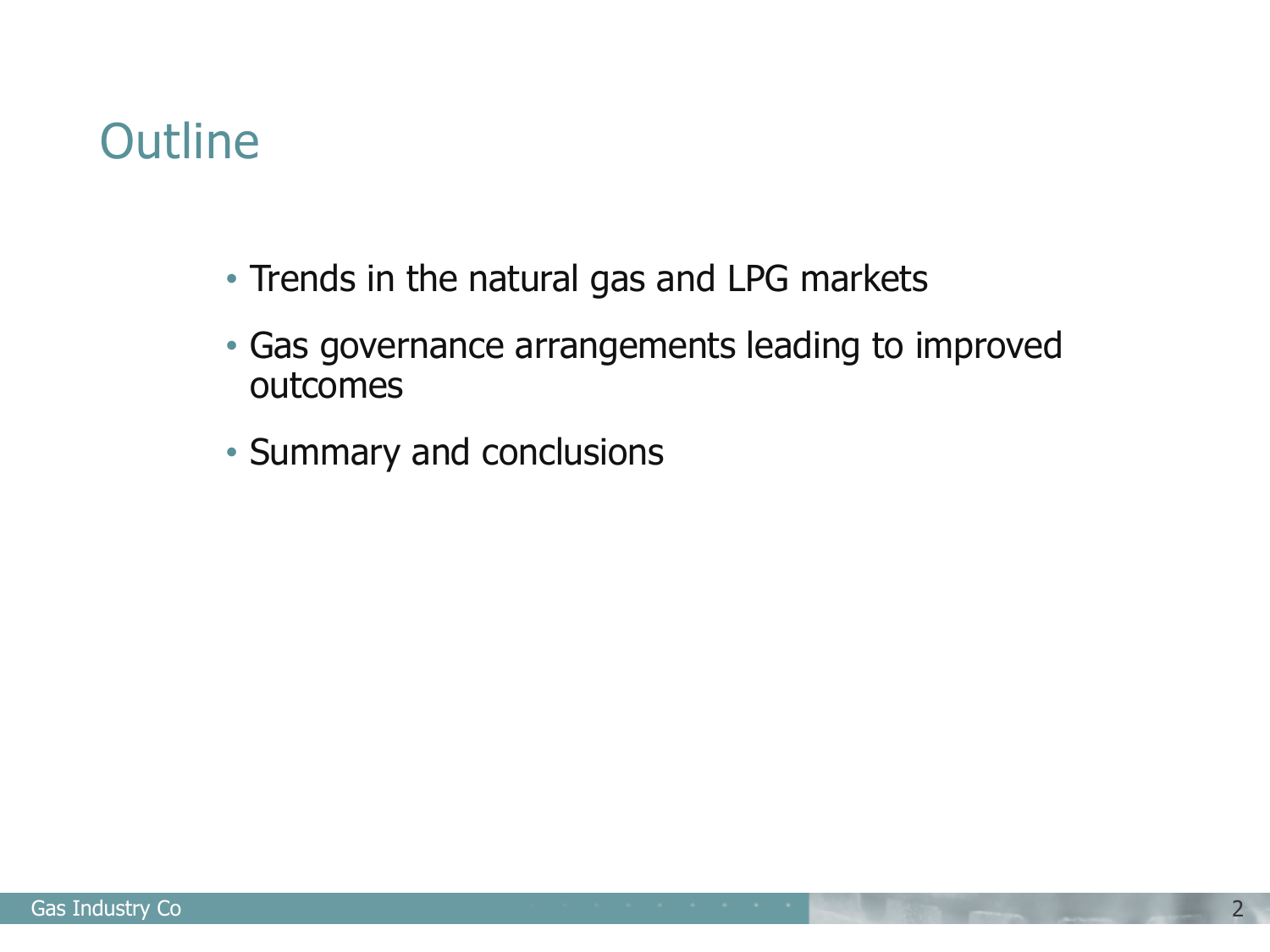## Overall gas consumption is on an upward trend…



Source: MBIE, *Energy in New Zealand 2017*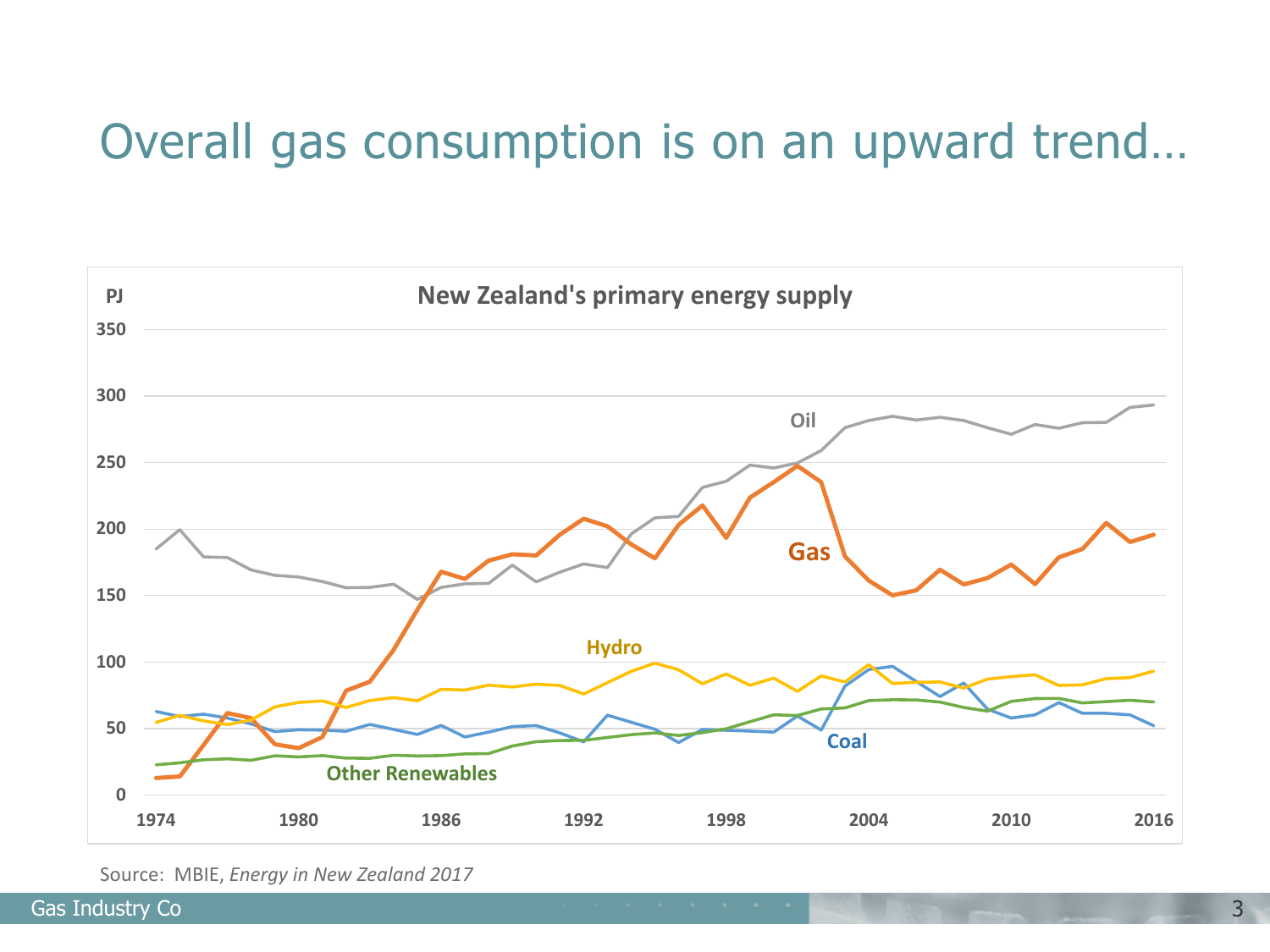#### …but it is no longer the second largest source of energy in New Zealand



Source: MBIE, *Energy in New Zealand 2017*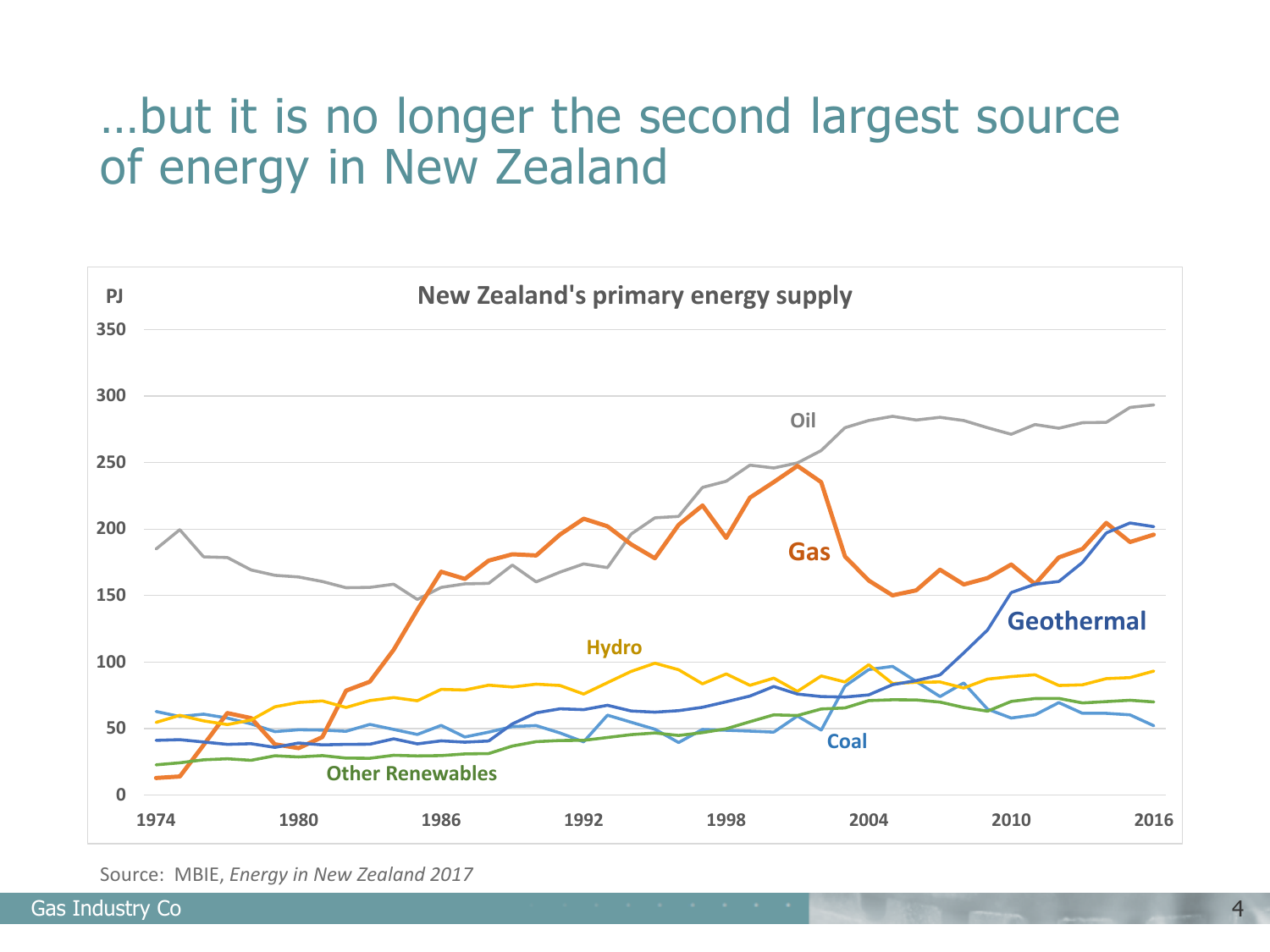## There is a similar crossover in electricity generation

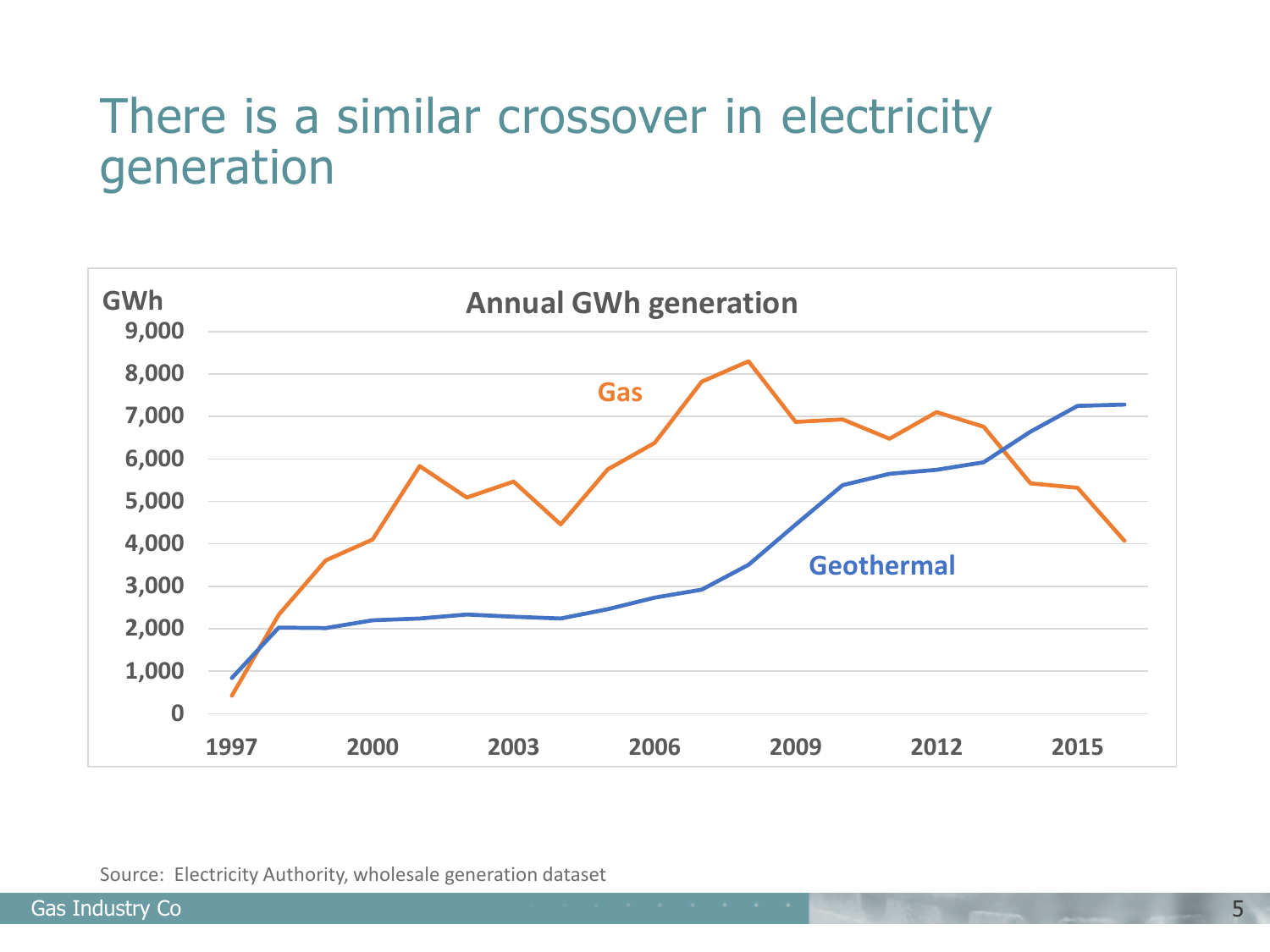### … and gas generation is now the third largest contributor to electricity generation

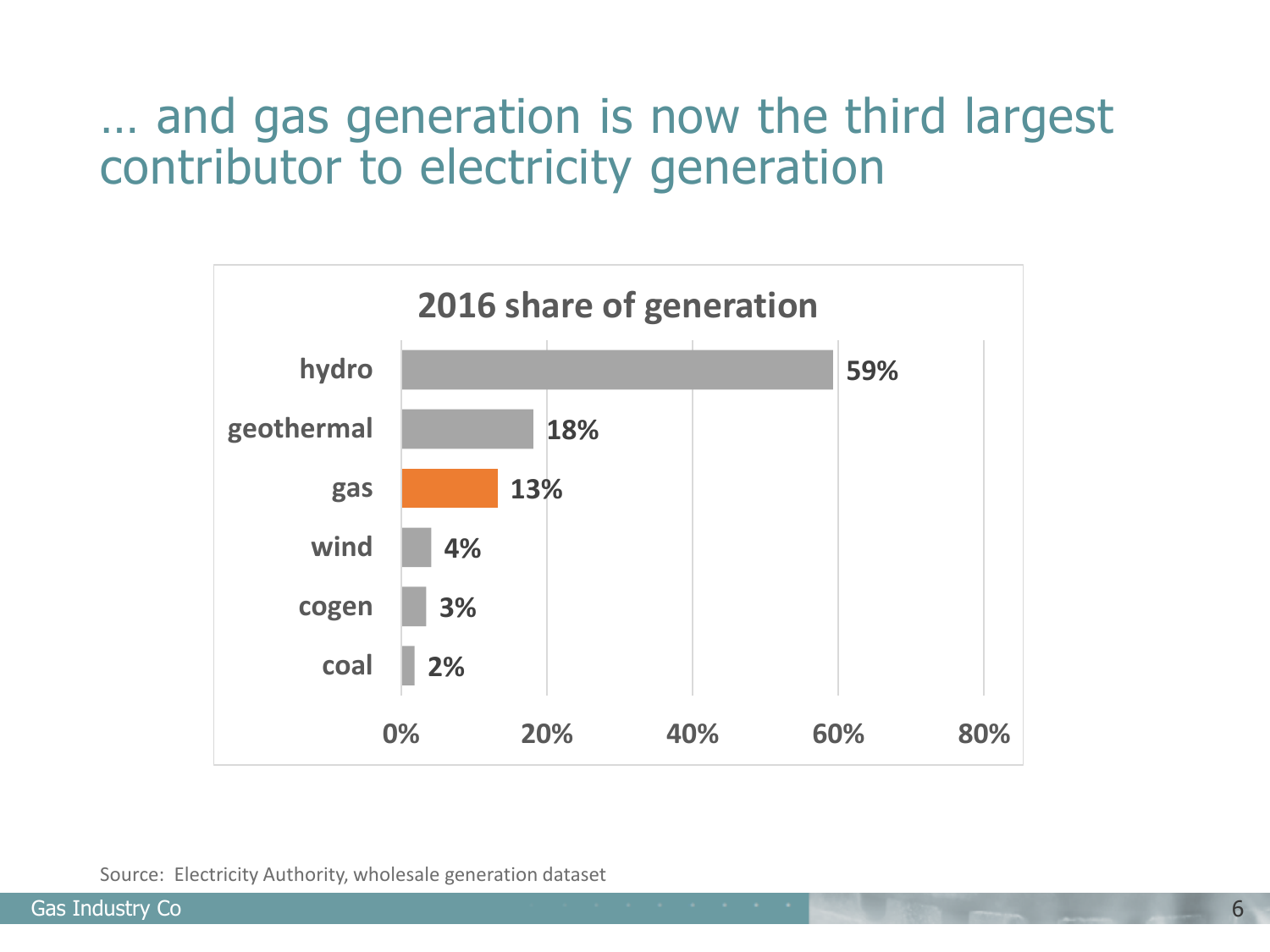# Q: How many days has gas generation not run?

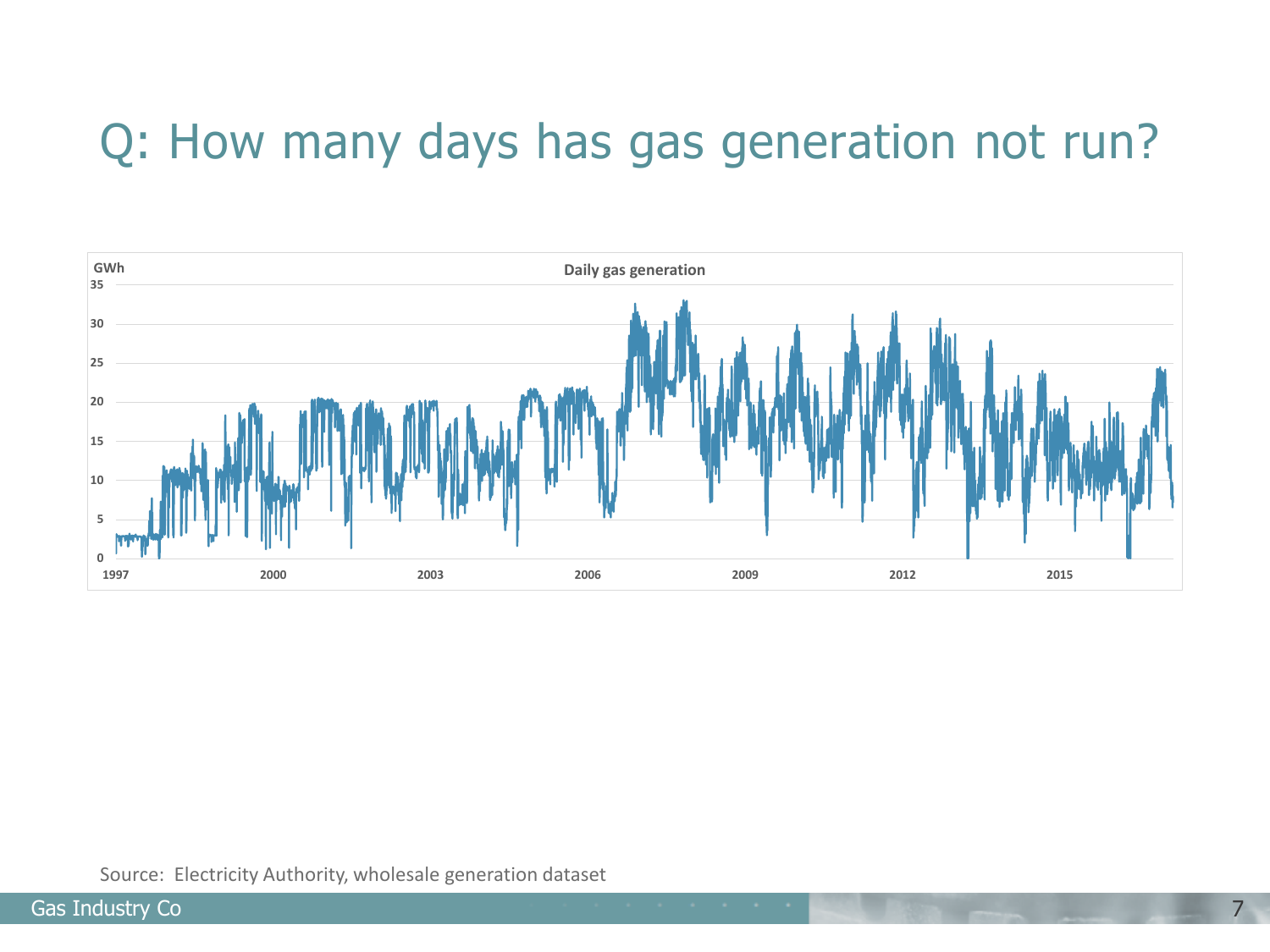# Q: How many days has gas generation not run?



## A: 6 out of 7,366 days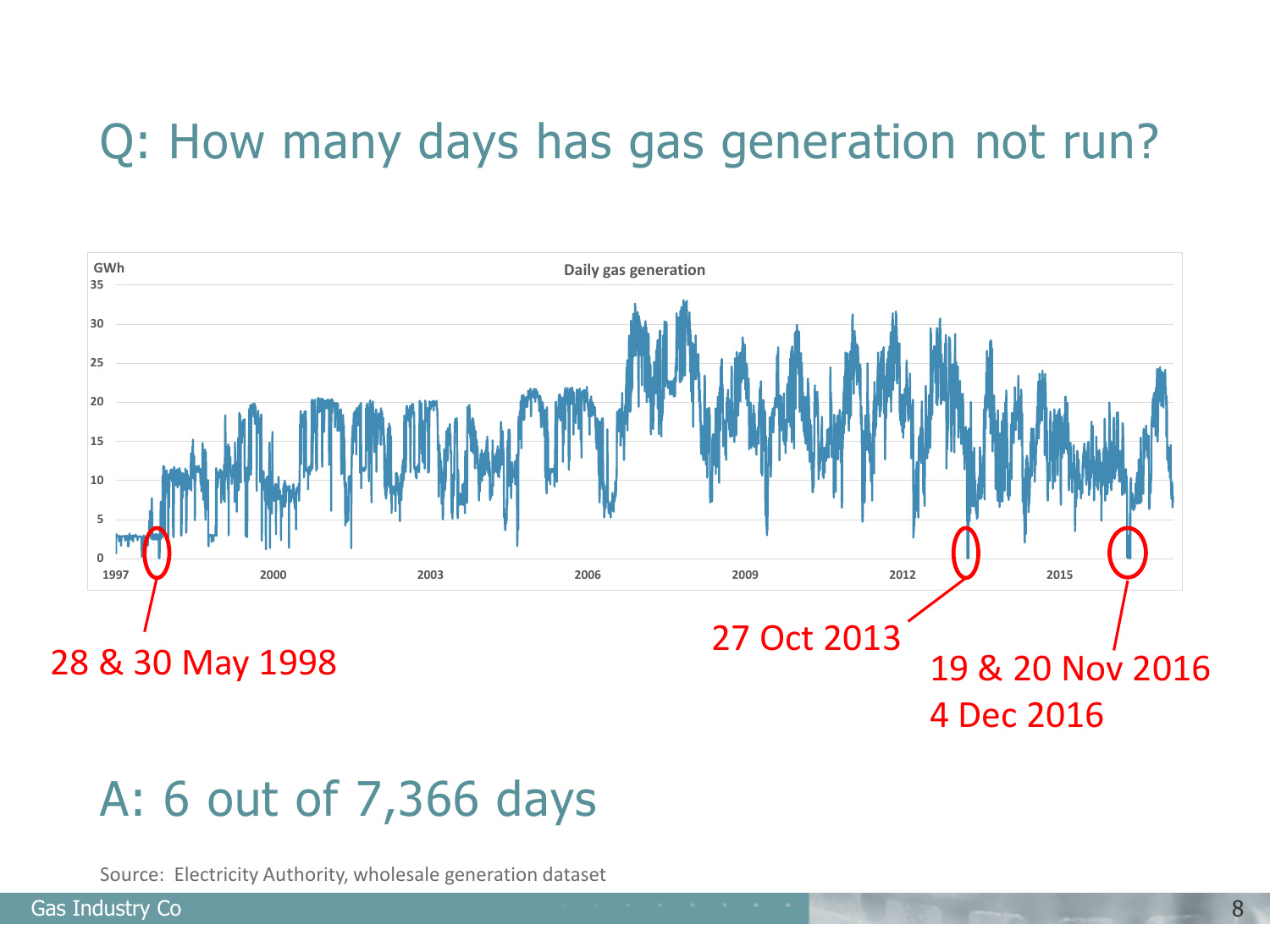## LPG consumption has also increased in recent years



Source: MBIE, *Energy in New Zealand 2017*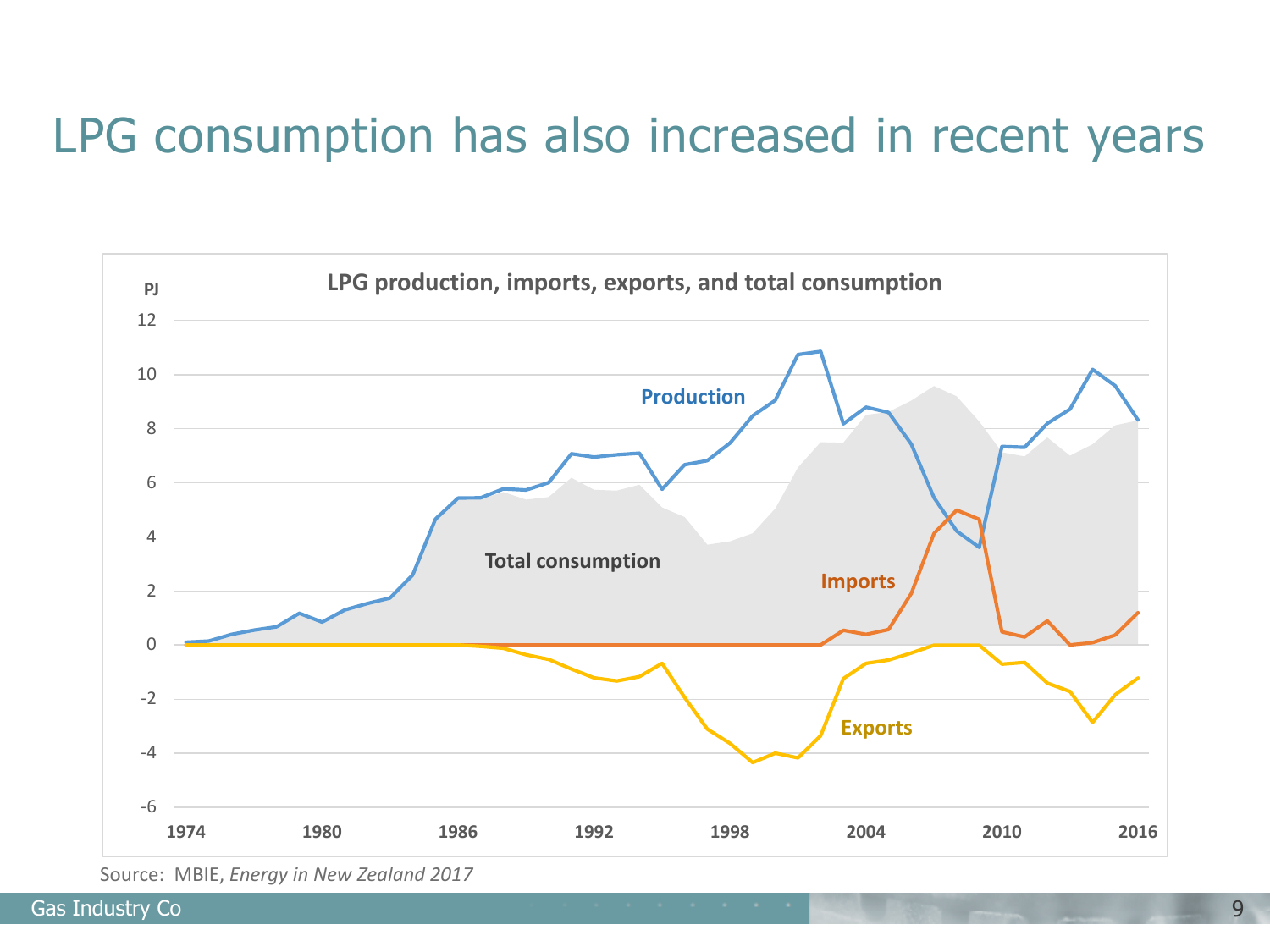## Residential, industrial, and commercial use of LPG is increasing



Source: MBIE, *Energy in New Zealand 2017*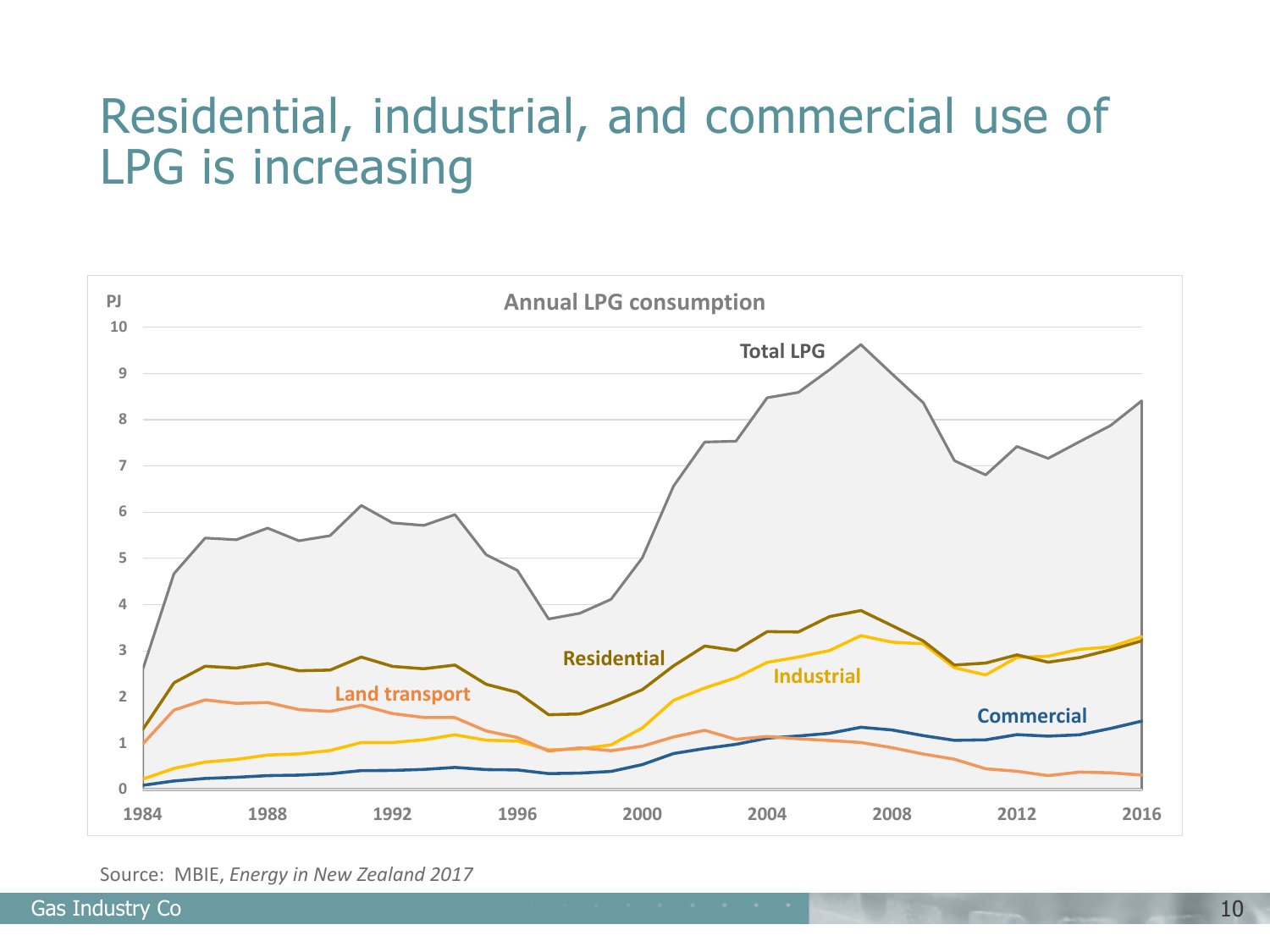#### Downstream gas market characterised by extremes

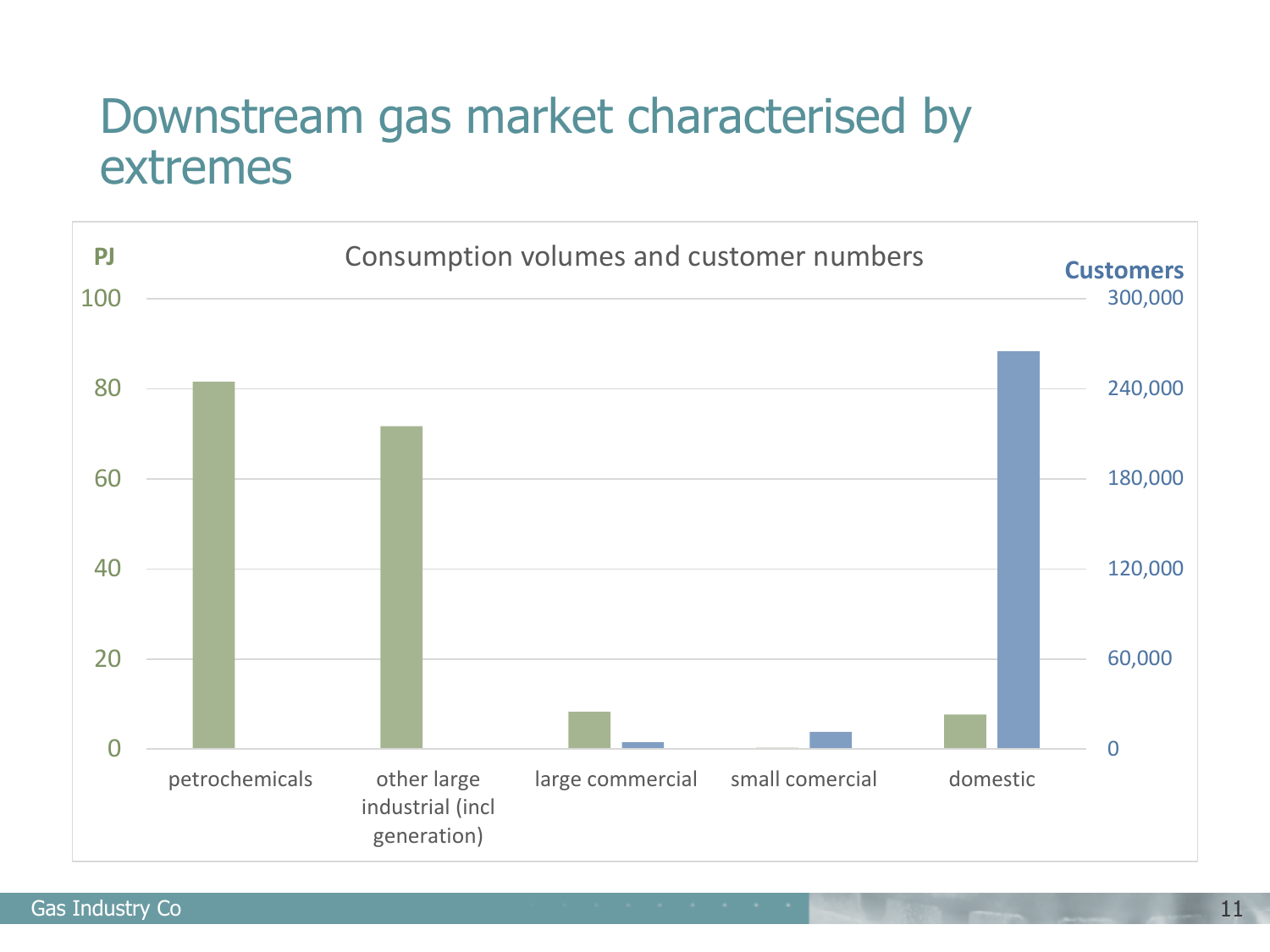#### Customer connections have been increasing since the start of the gas registry…

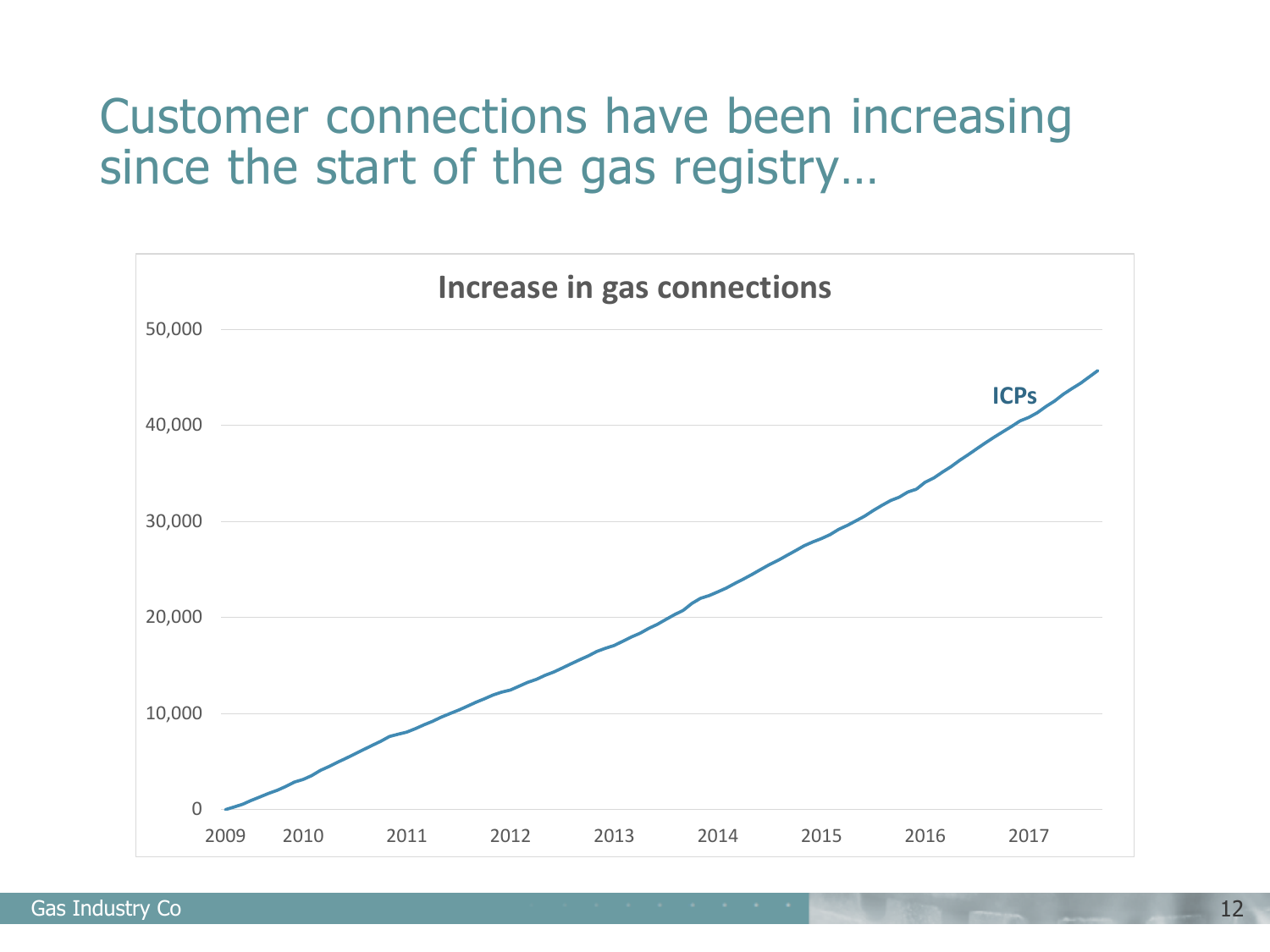#### … but the numbers of active customers have been increasing more slowly

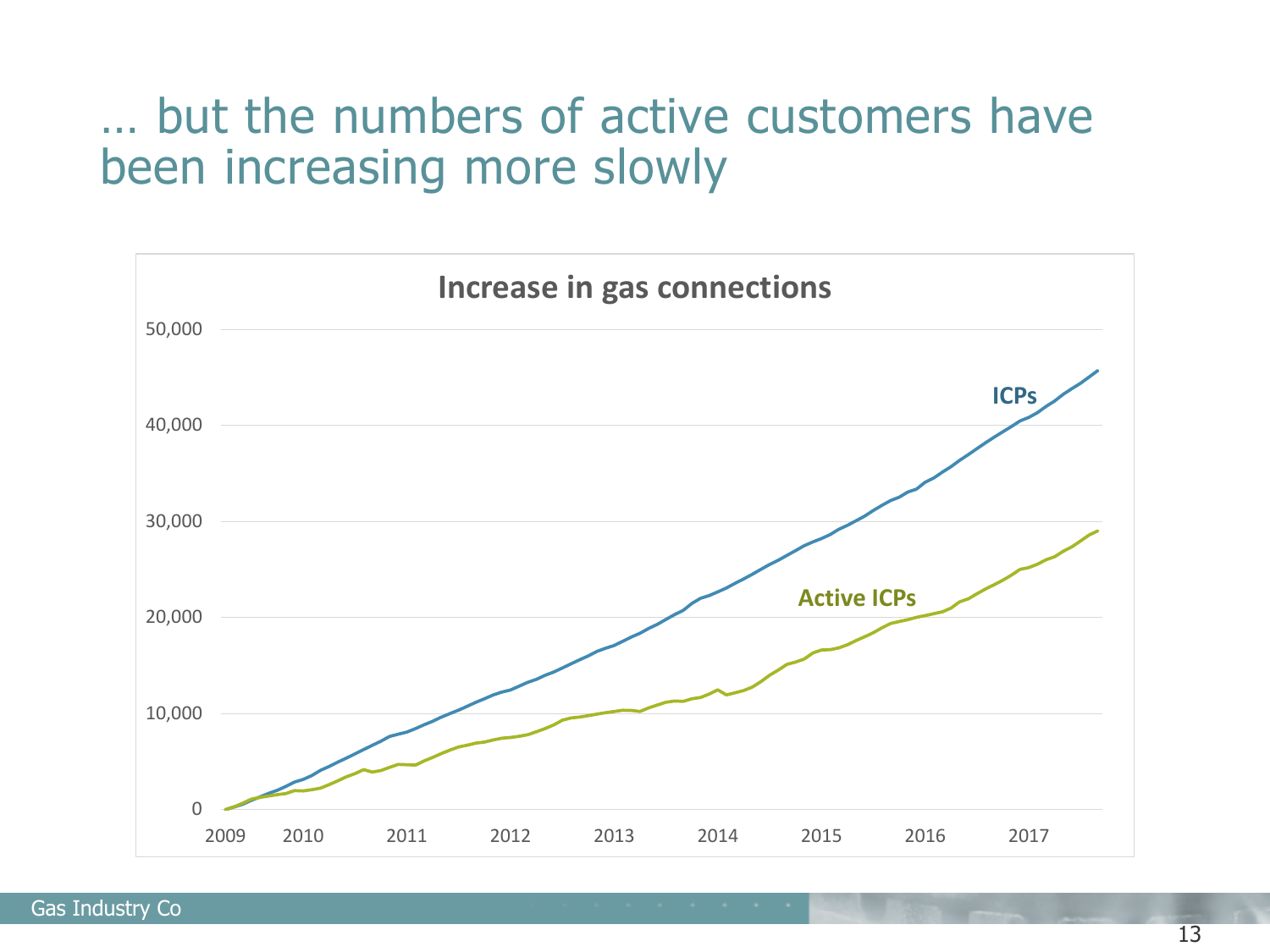## … due to the rate at which customers are disconnecting

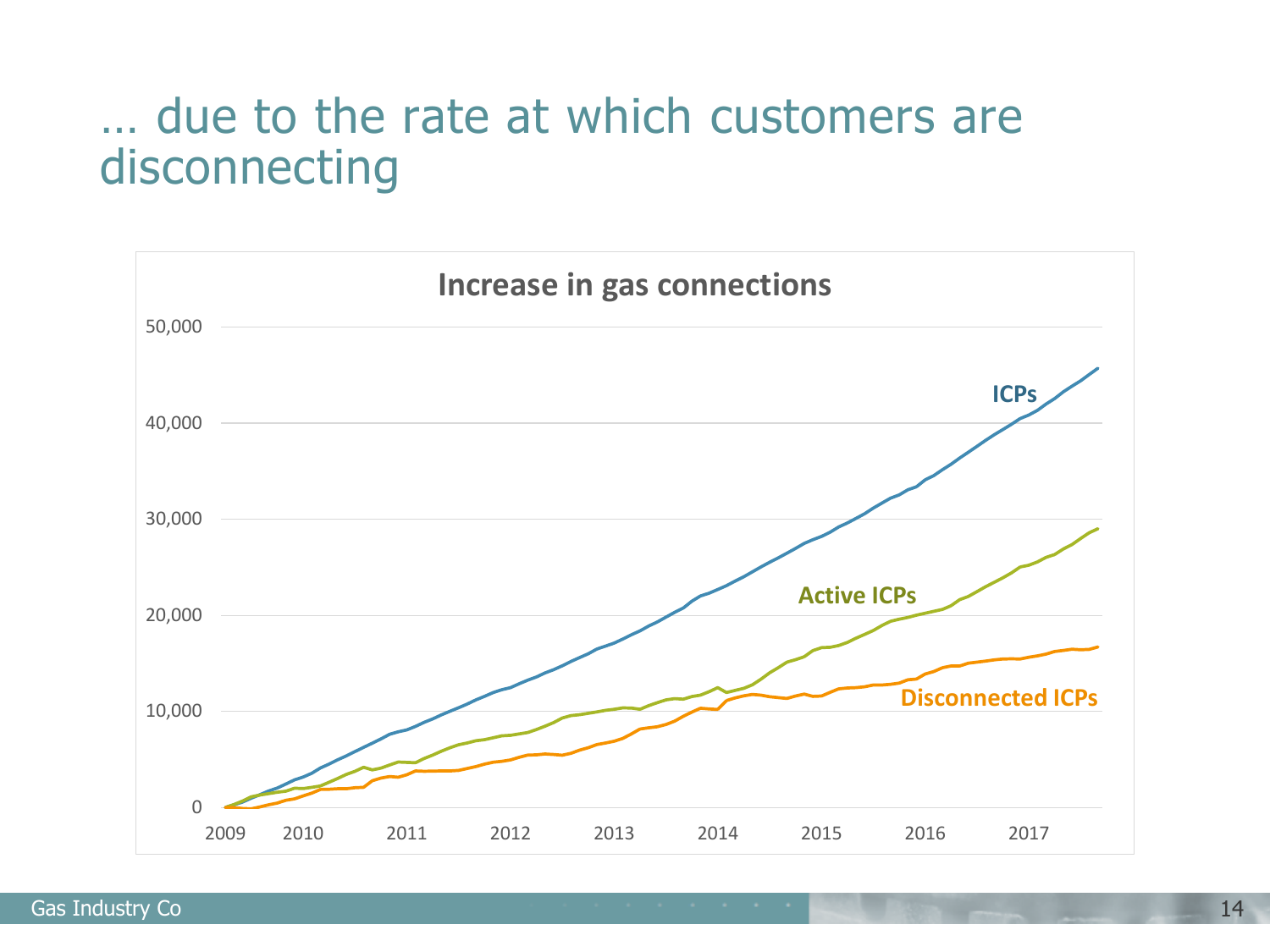#### There are significant differences between the regions



-ICPs -Active ICPs -Disconnected ICPs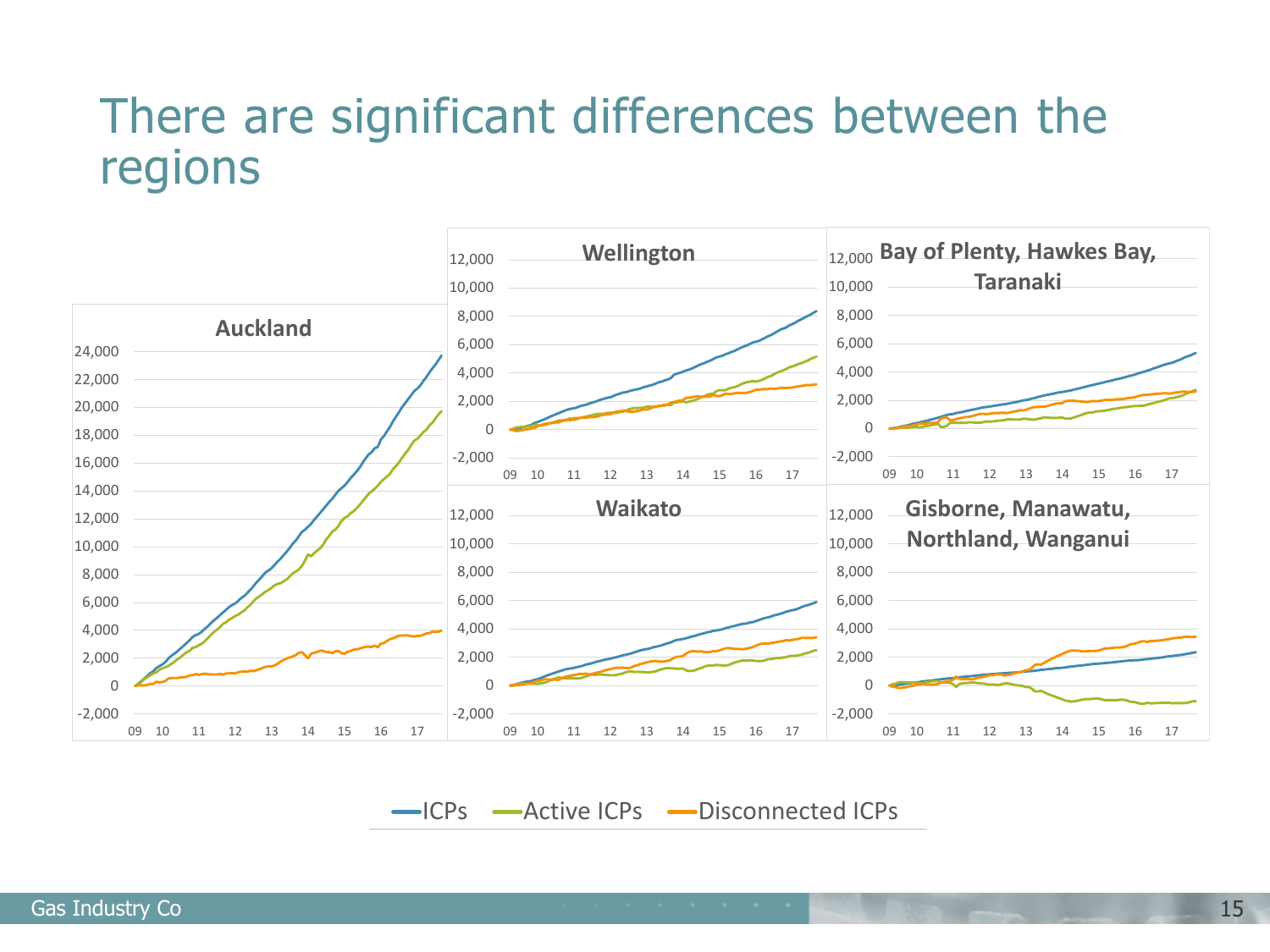## Natural gas use is dominated by petrochemicals manufacturing

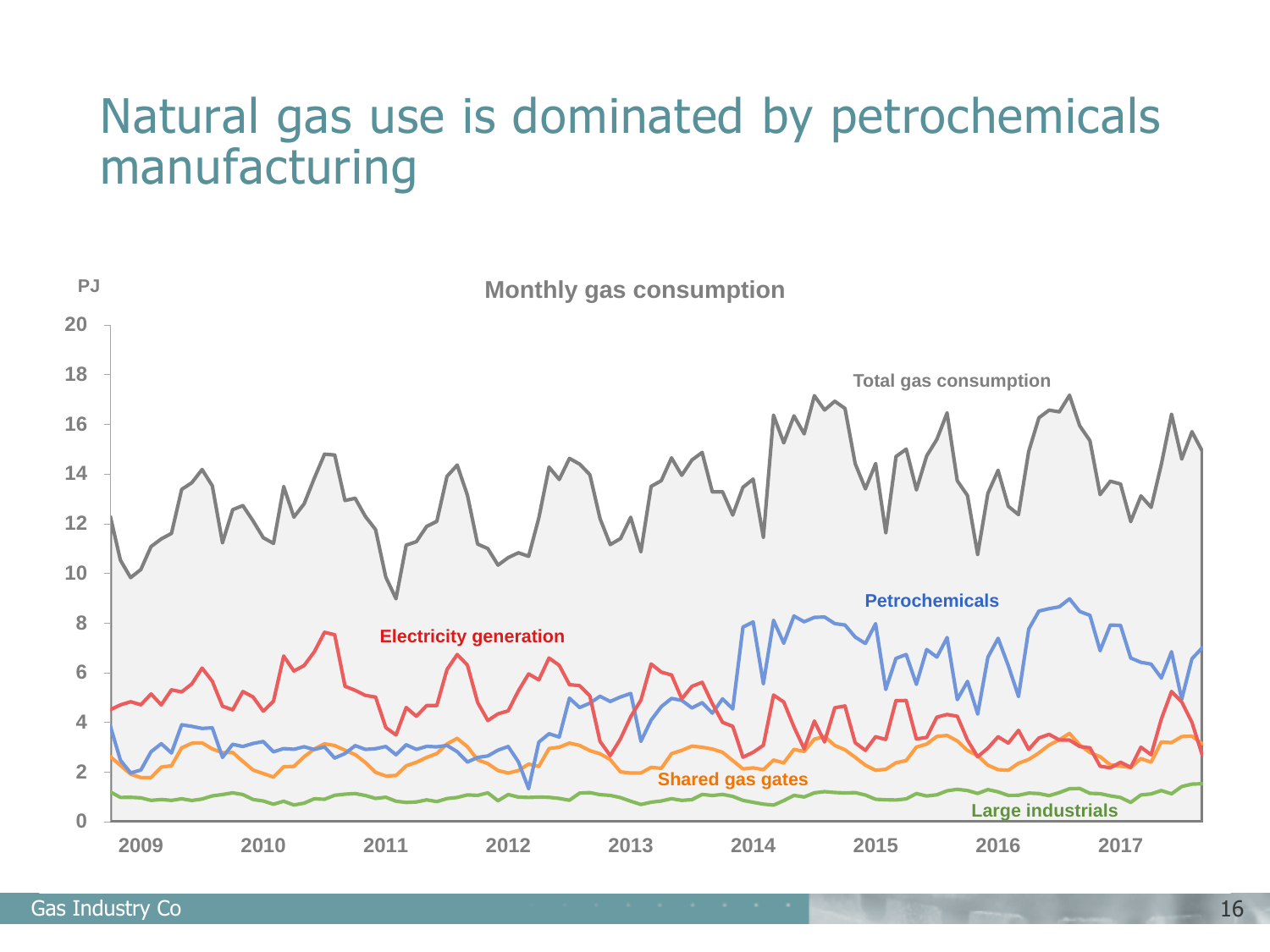## Allocated market shares show differences in customer segments

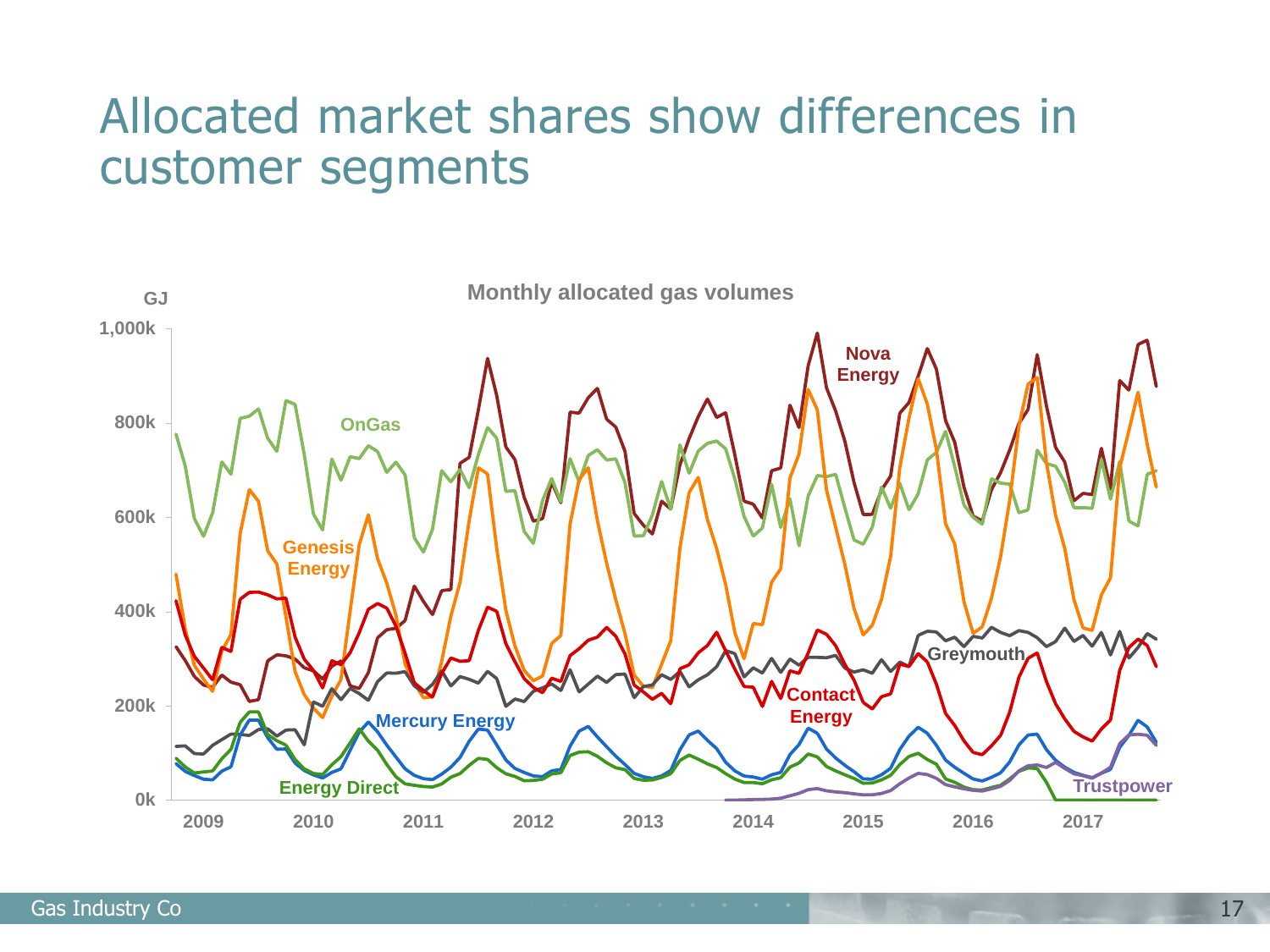#### Mass market retailers show pronounced seasonal trends

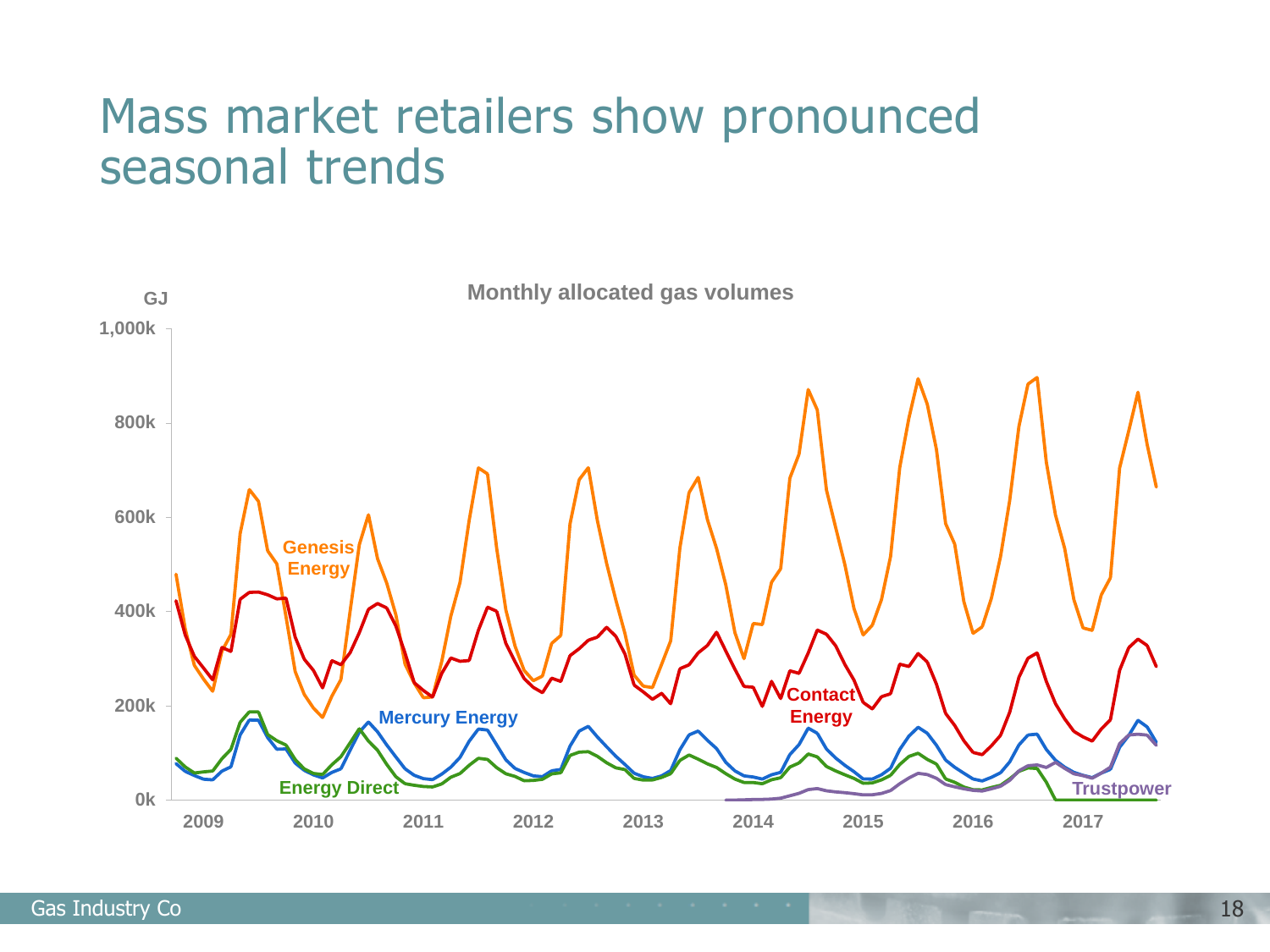#### … industrial load follows its own patterns

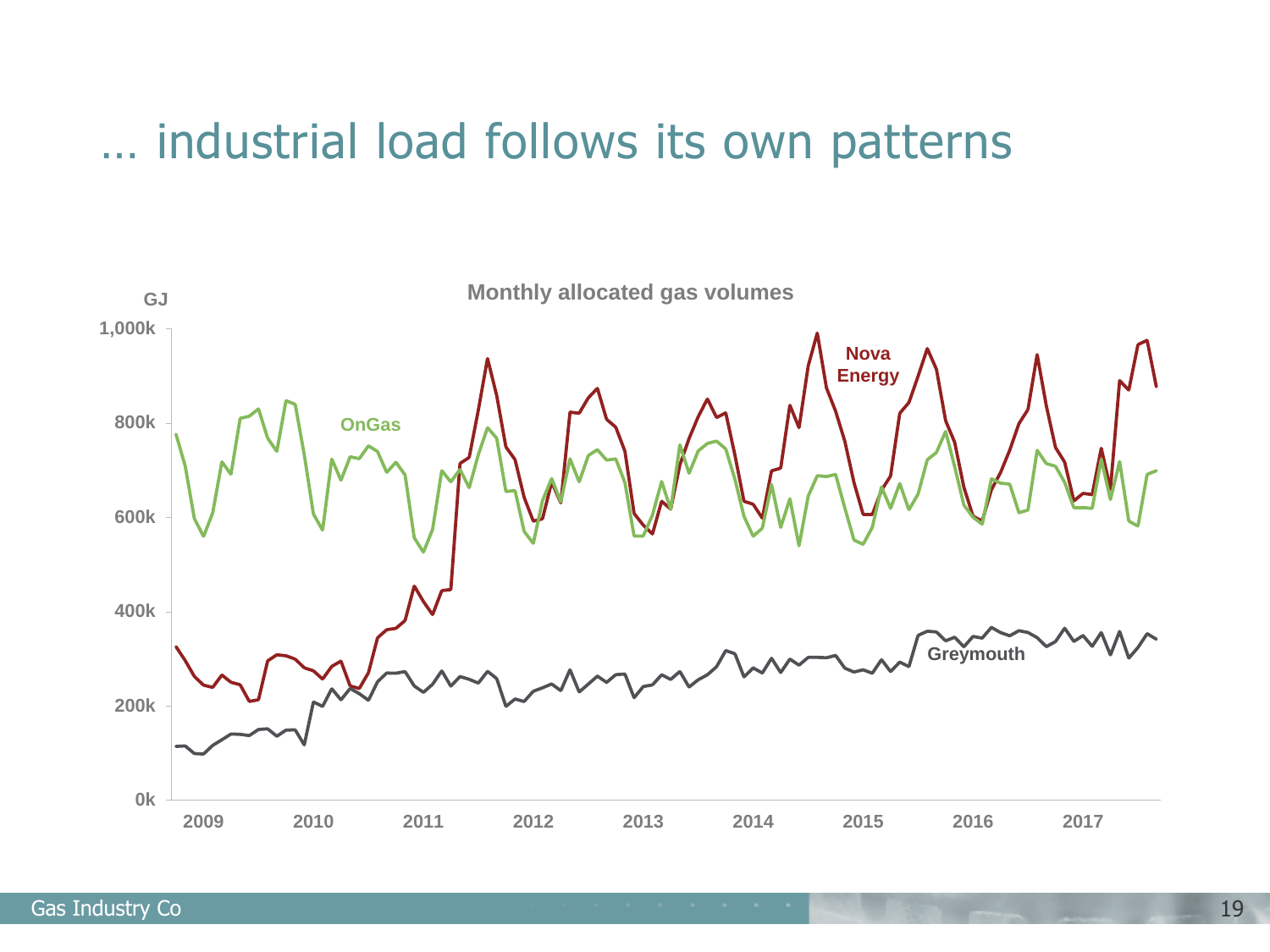#### Another look

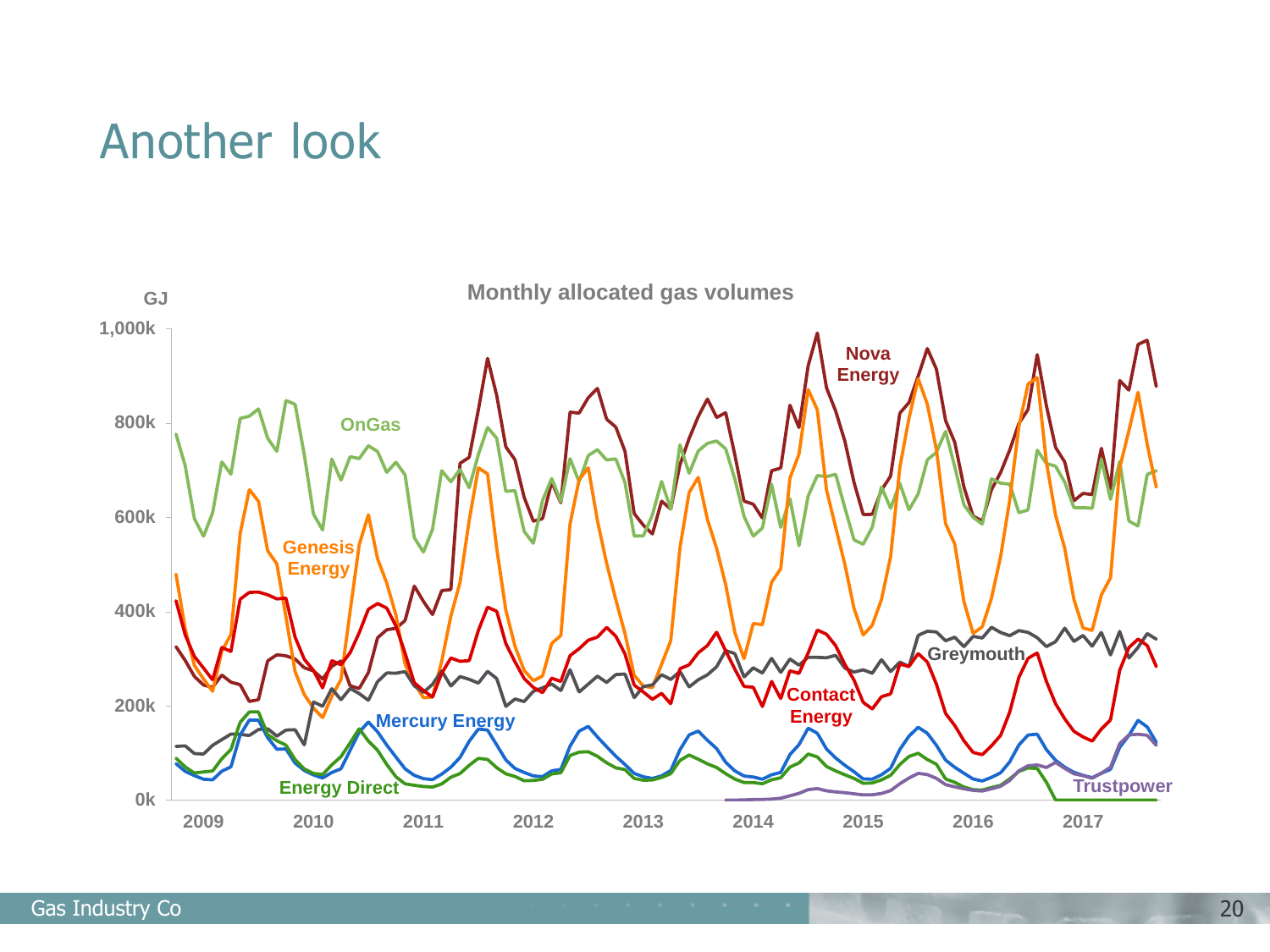#### Genesis and Nova are also the largest retailers by customer number



Gas Industry Co 21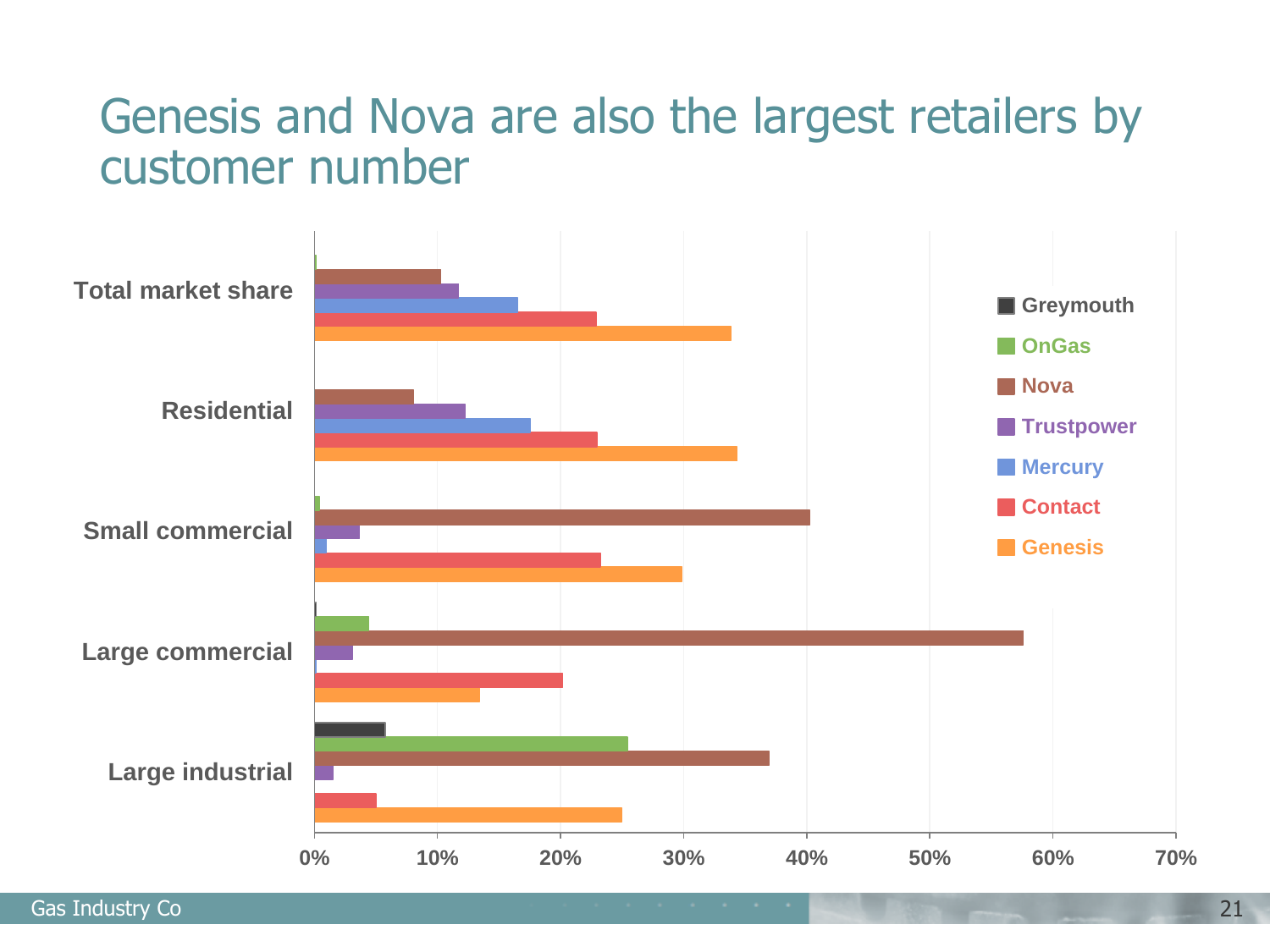#### Downstream reconciliation rules have been in effect since 2008

Provide for:

- Provision of gas injection and consumption information
- Allocation by the allocation agent of daily gas quantities to retailers at allocated gas gates
- Regular performance audits
- Event audits as necessary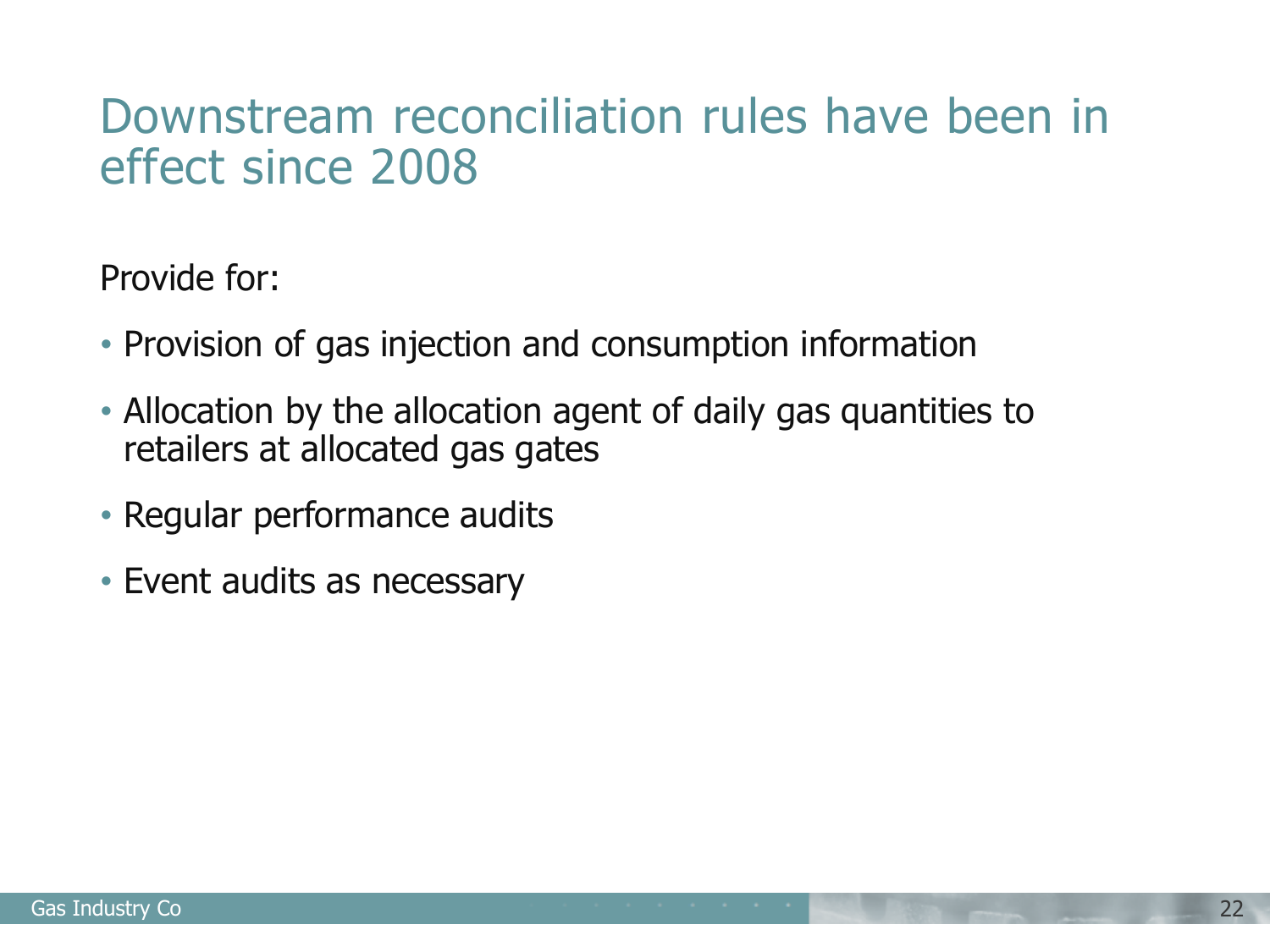### Under the DR Rules, UFG has dropped from 2% to under 1%

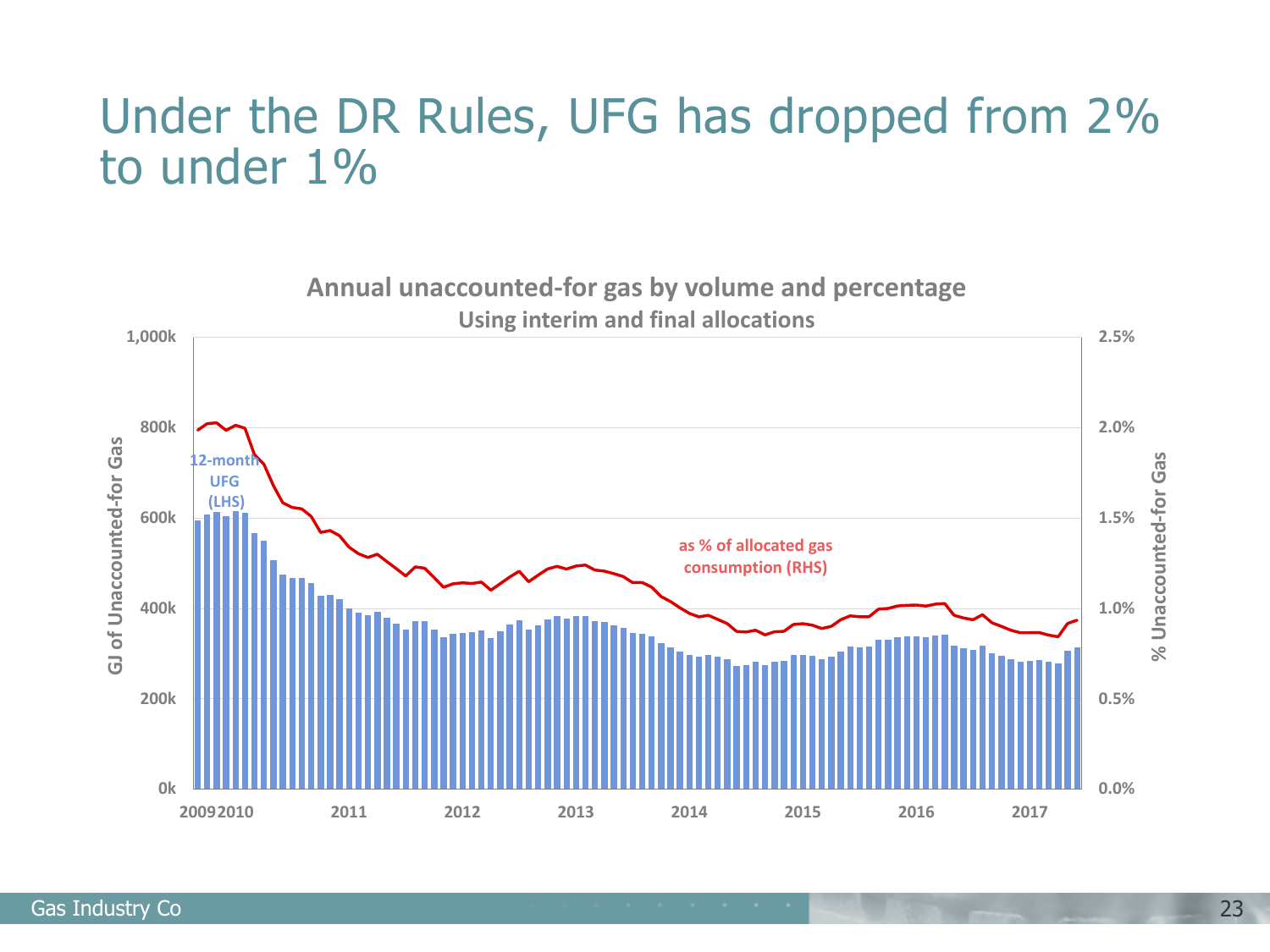# Switching Rules also came into effect in 2008

Provide for:

- Registry of gas connections
- Process for switching consumers between retailers
- Performance audits of registry participants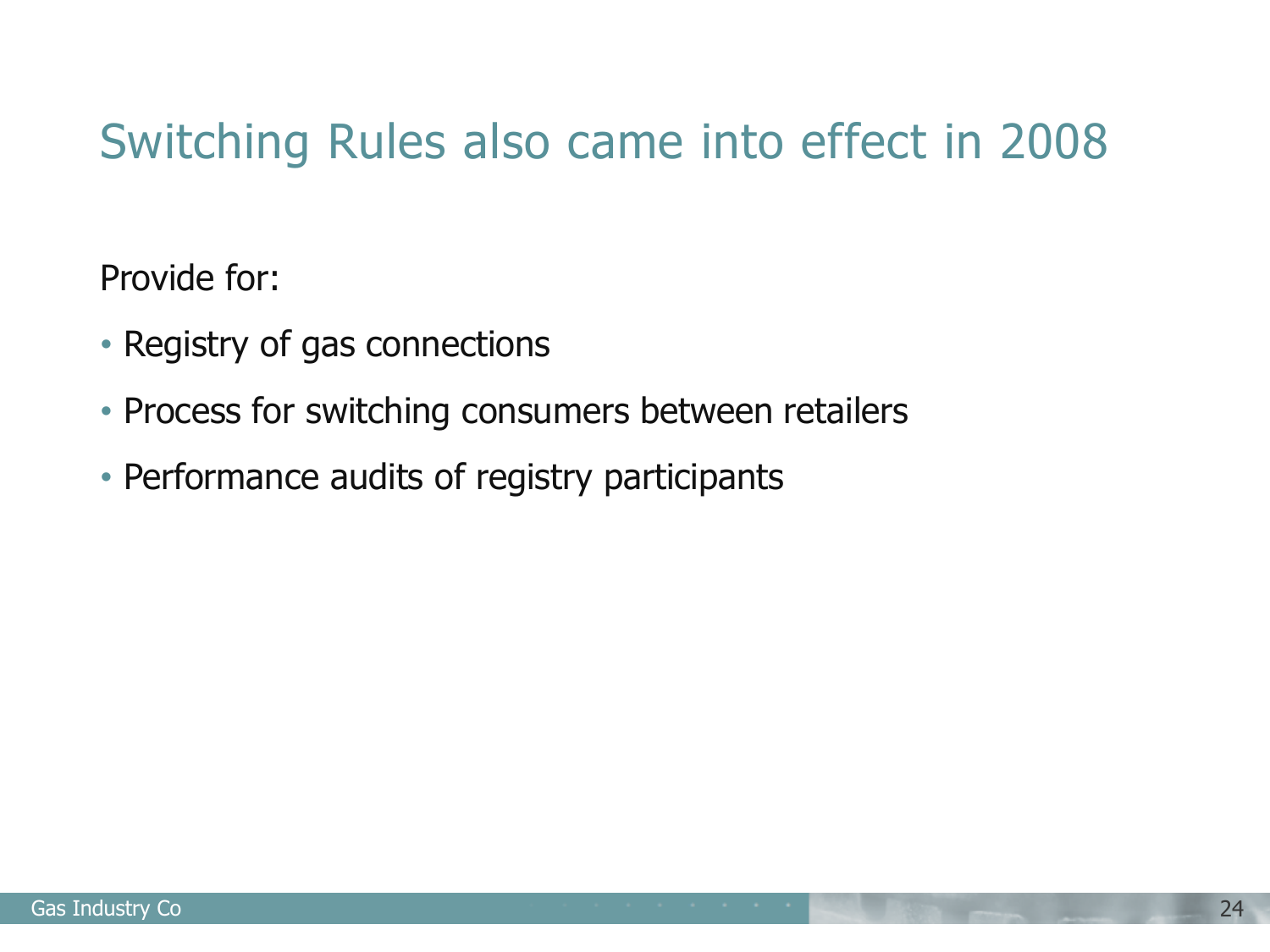#### Under the Switching Rules, switching rates have nearly quadrupled

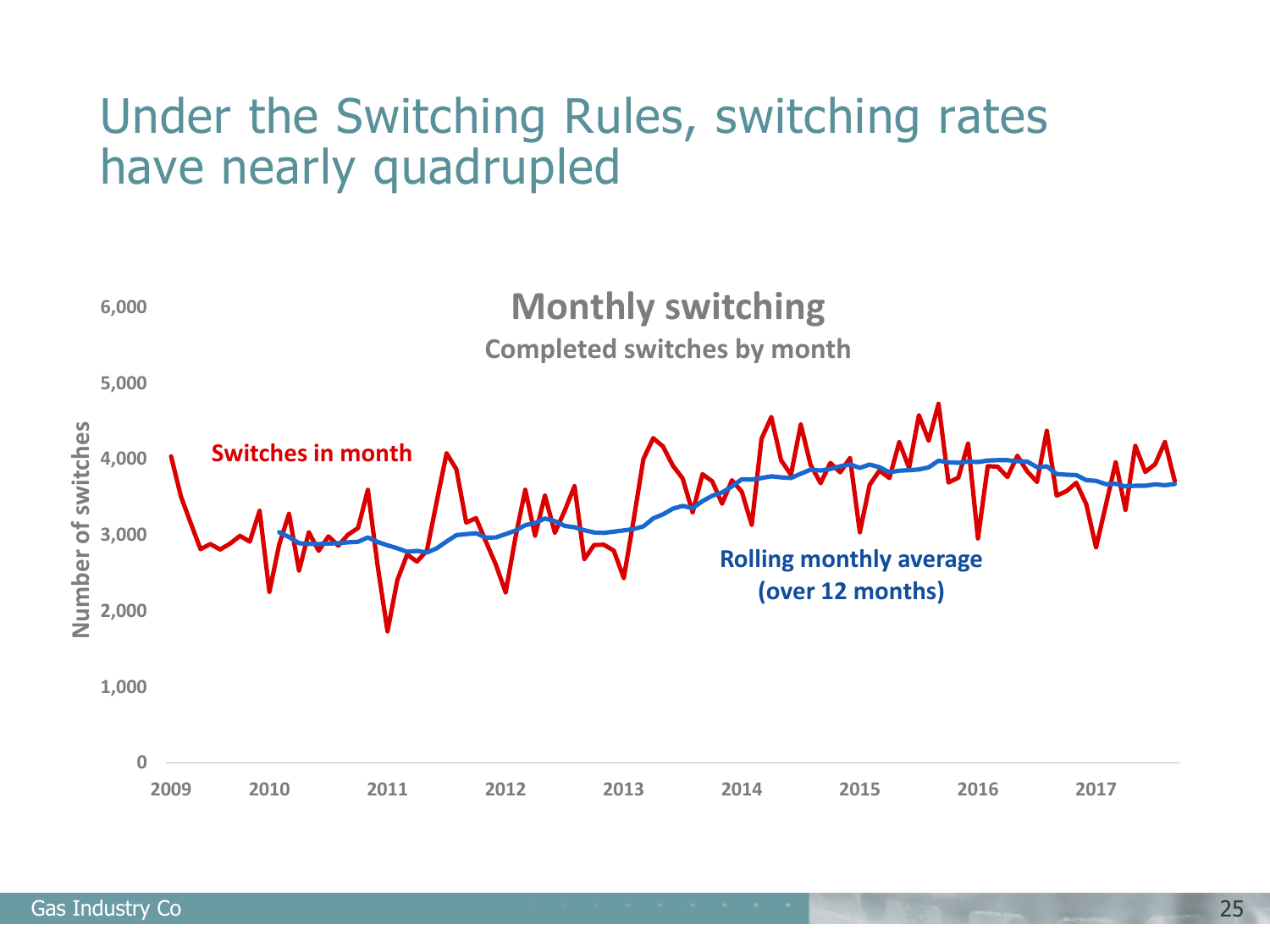## At the same time, the time to switch has dropped significantly

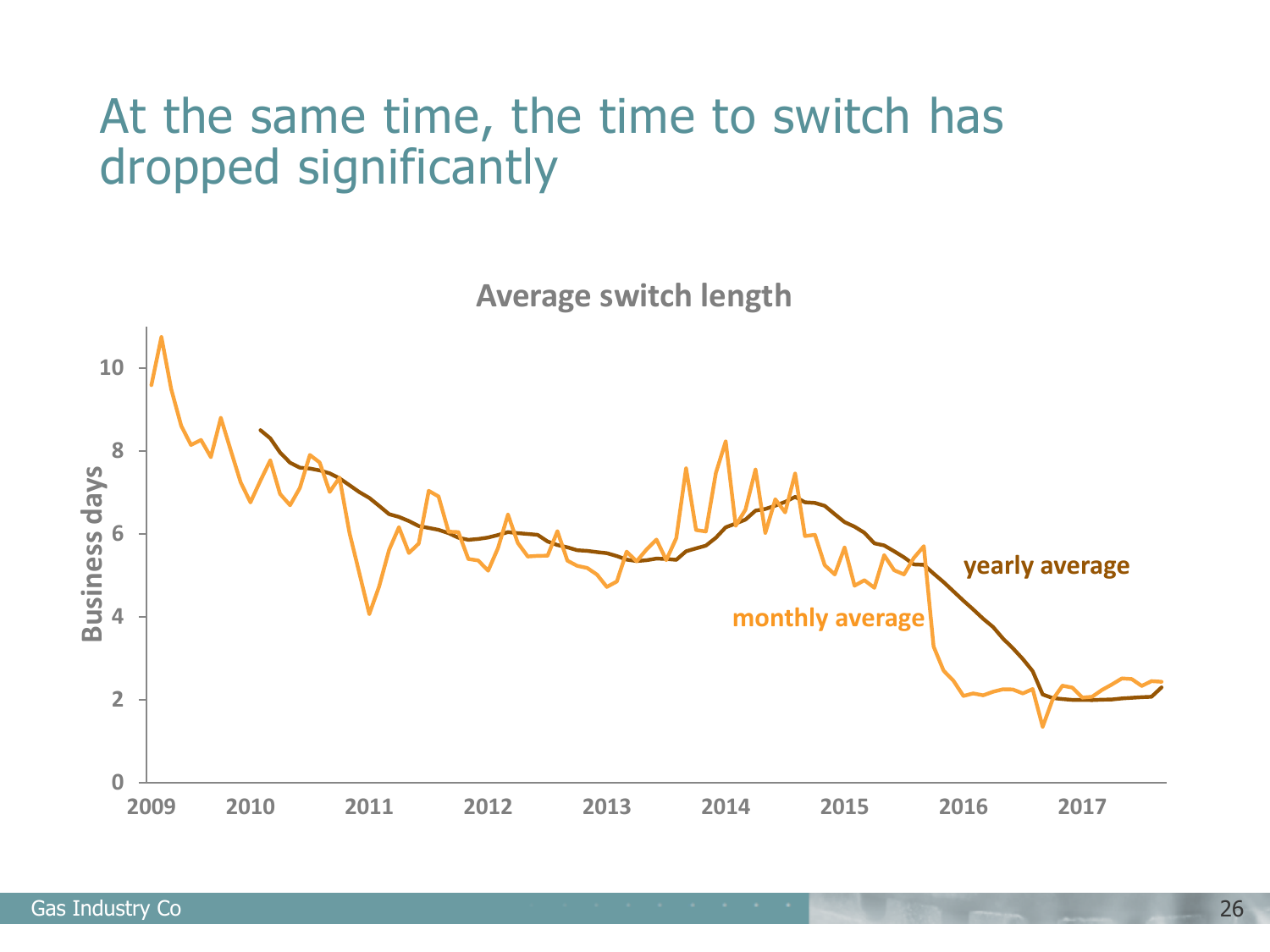### Despite high rates of switching, there are many customers that have never switched

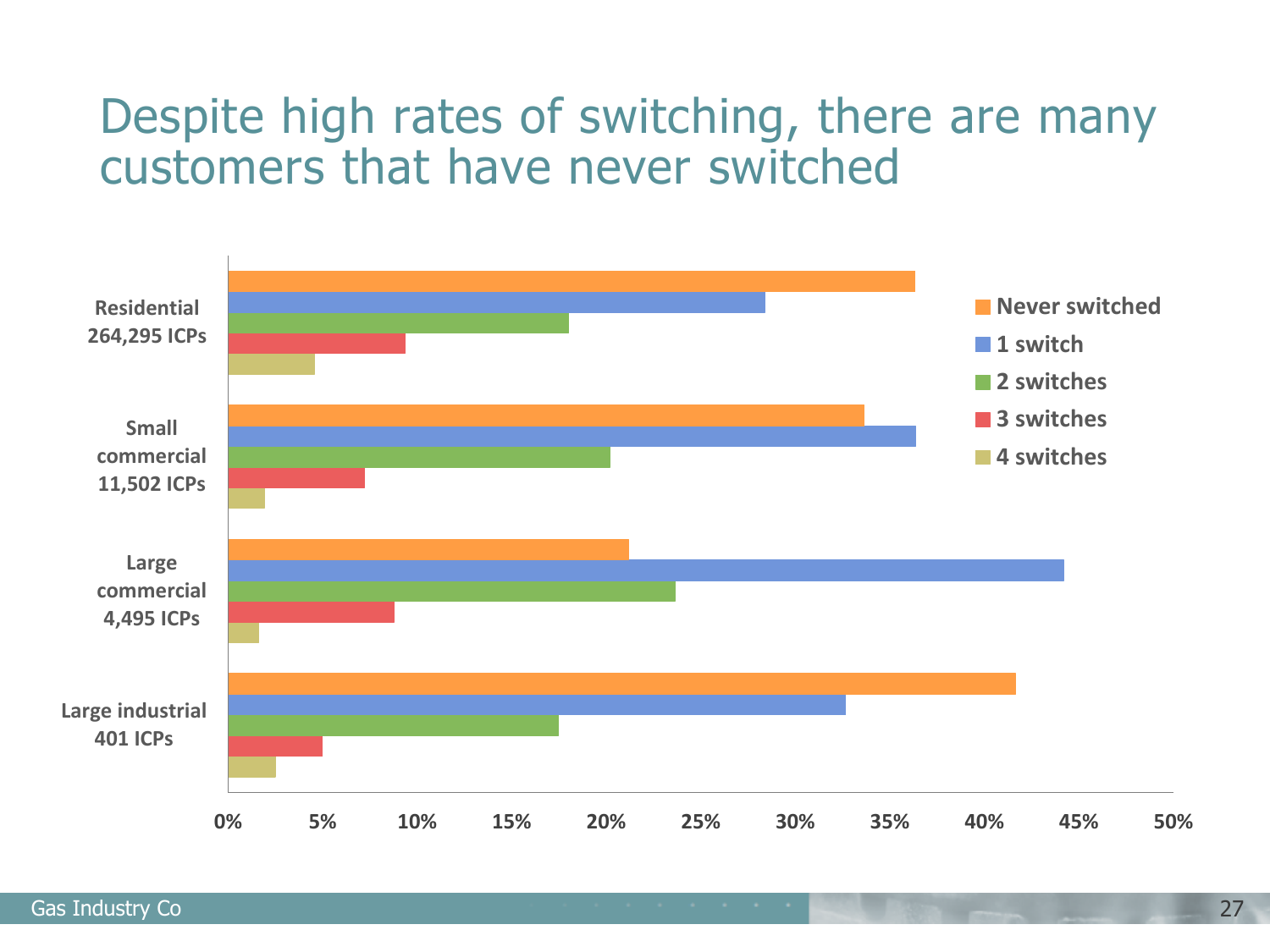#### Genesis has particularly sticky residential consumers

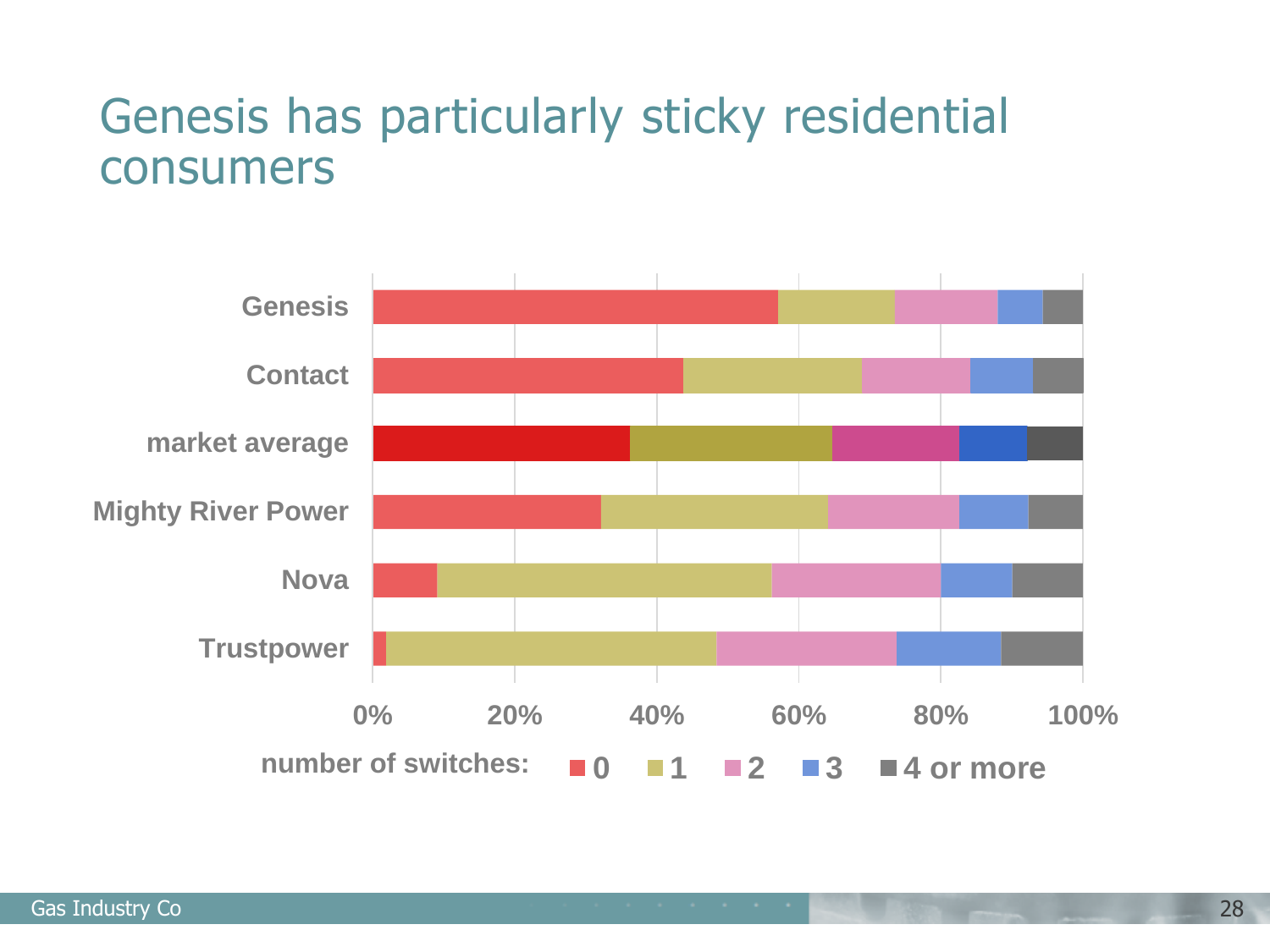## There are now 10 retail gas brands



Pulse Energy OnGas Switch Utilities Greymouth Retailers with less than 5,000 customers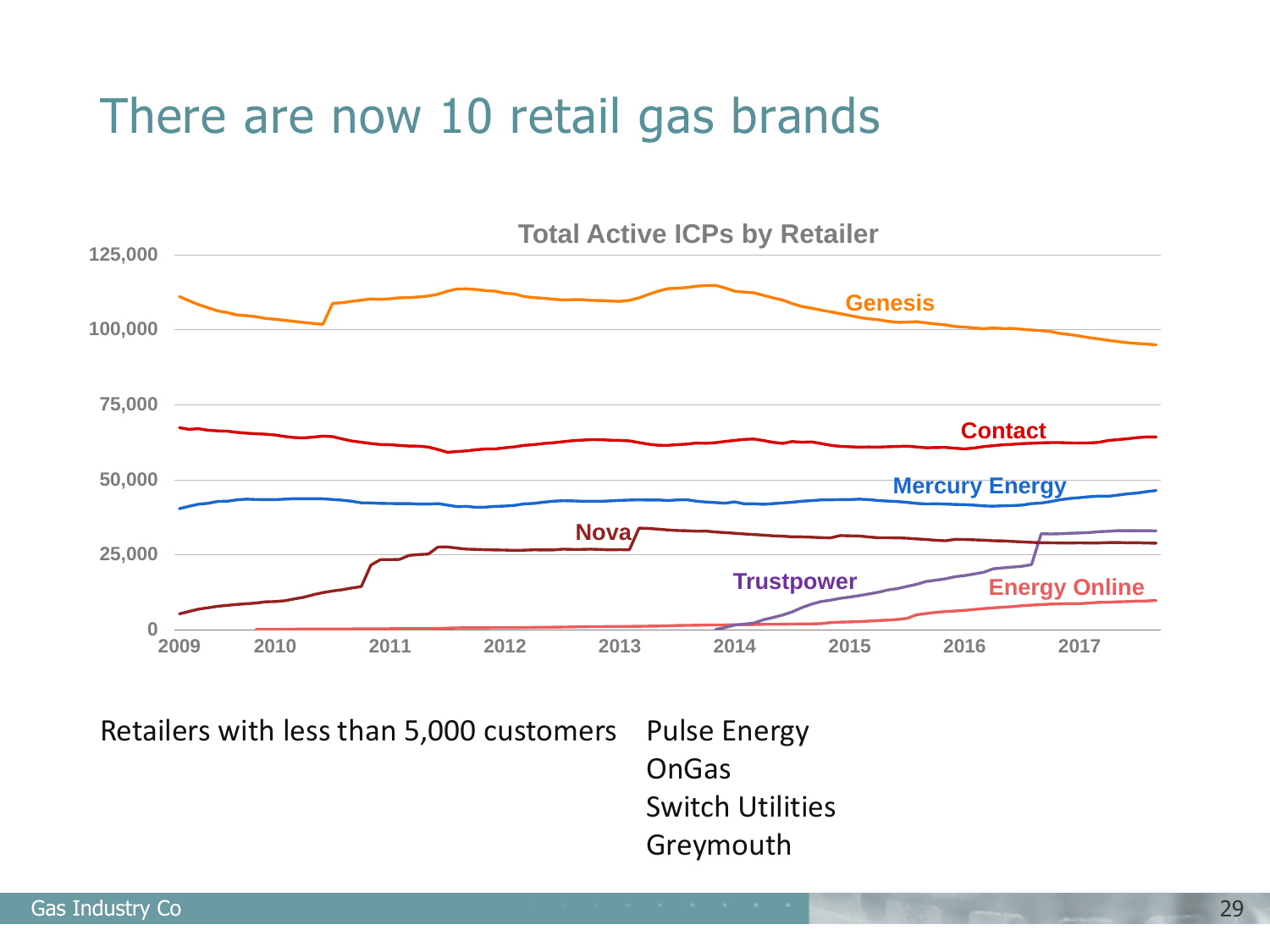#### Over 99% of customers have a choice of at least seven gas retailers

**0% 10% 20% 30% 40% 50% 60% 70% 80% 90% 100% O N D J F M A M J J A S O N D J F M A M J J A S 2015 2016 2017 1 2 3 4 5 6 7 8 9 10 11 Number of active retailers**

**Connections served at multiple retailer gas gates**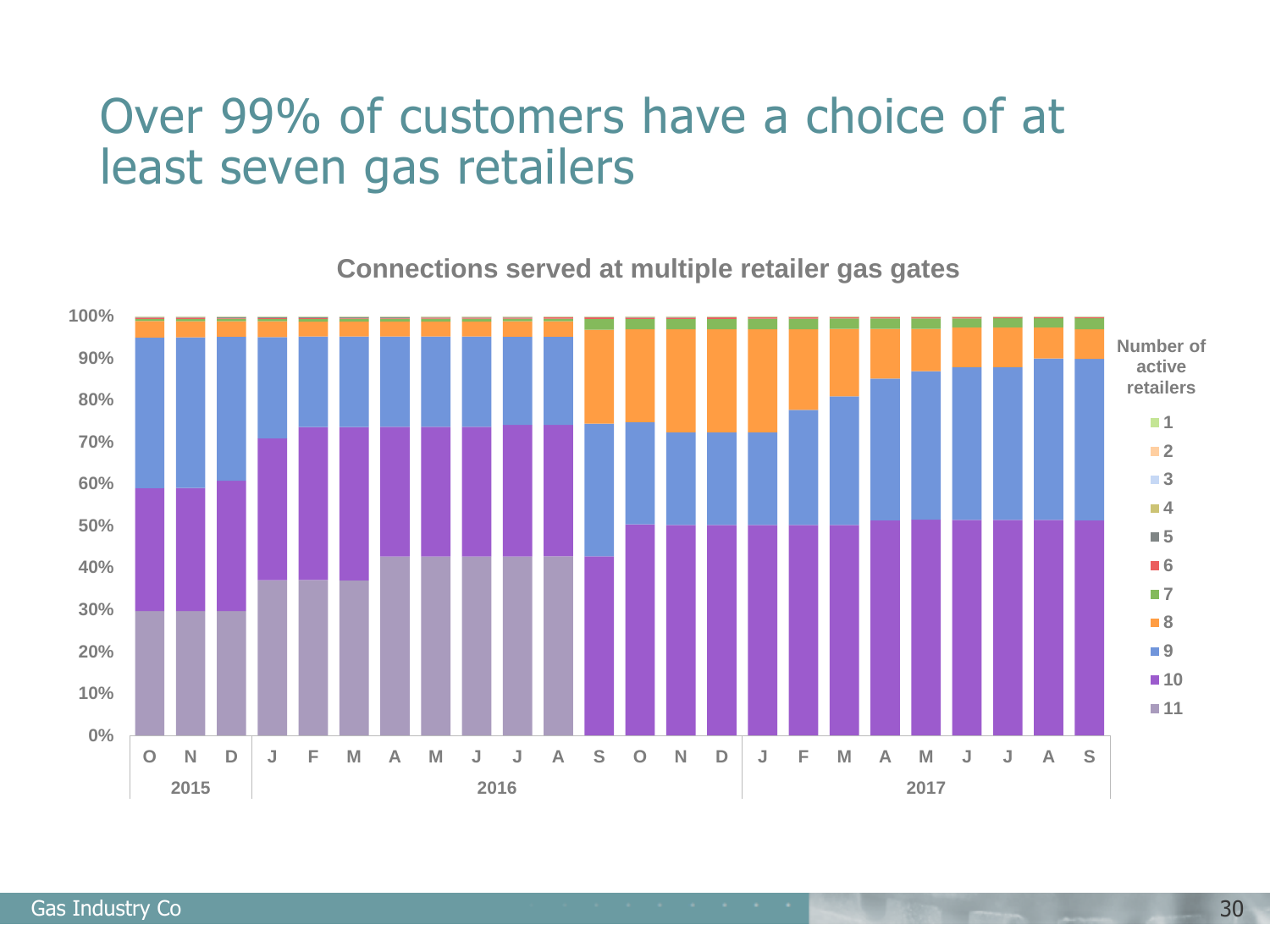### Switching arrangements have facilitated competitive outcomes in all regions